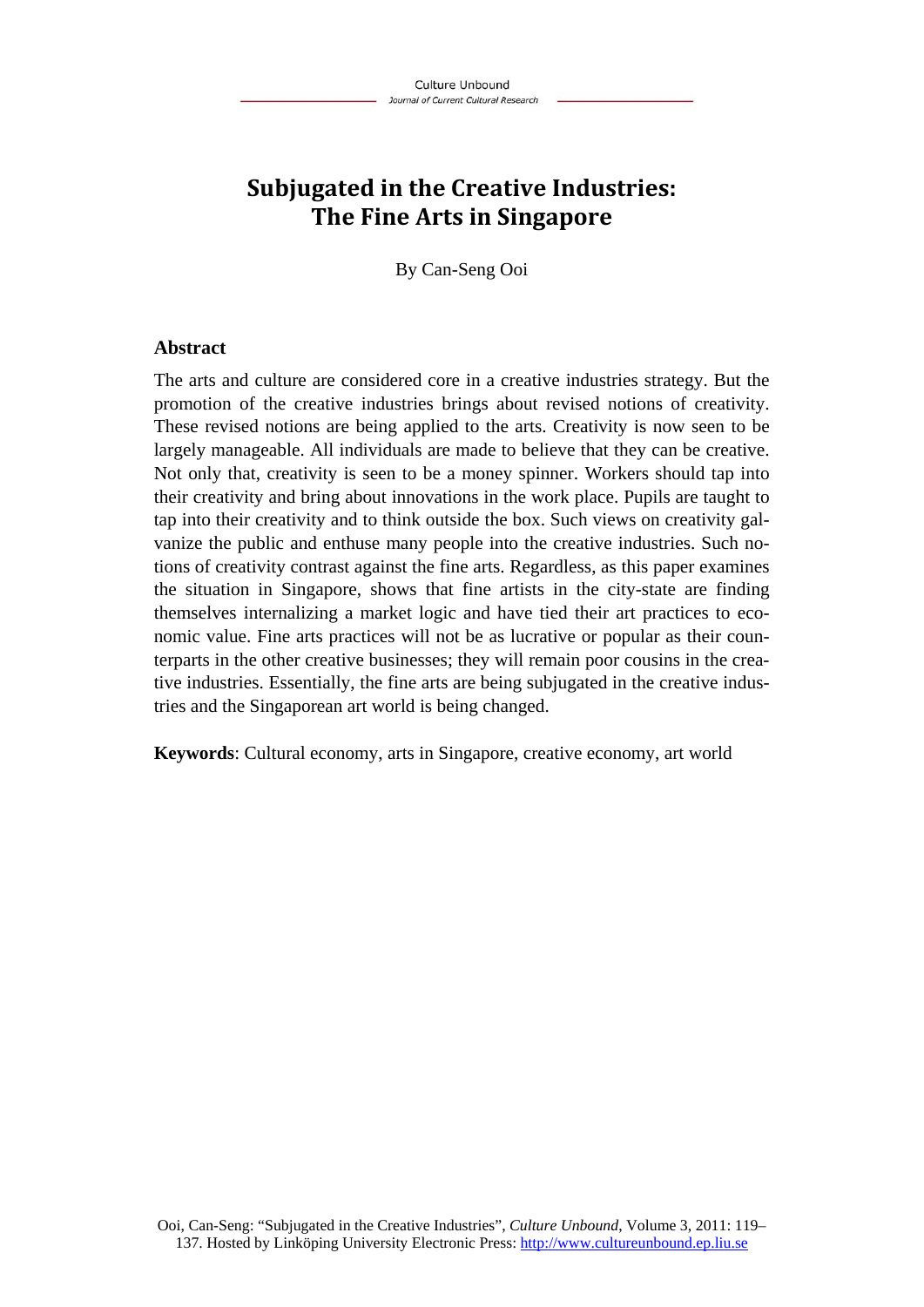# **Introduction**

Richard Florida's concept of the 'creative class' and his theory that creativity is a major driver of economic development (Florida 2003) has in recent times gained increasing salience. Shortly after David Cameron was elected prime minister of the UK, he appointed Florida as his government's 'new guru' (*The Economist* 2010). The focus on the creative economy in the UK, which started more than a decade ago by the previous Labour government, remains a priority in the current coalition government. Other countries, ranging from China to Canada, have also followed suit and started pursuing similar creative industries strategies (e.g. see Hutton 2003; Tallon & Bromley 2004; Hesmondhalgh & Pratt 2005; Bayliss 2007; Tan 2008; Trueman, Cook, & Cornelius 2008). The UK Department for Culture, Media and Sports (DCMS) has provided the seminal definition of the creative industries: 'those activities which have their origin in individual creativity, skill and talent and which have the potential for wealth and job creation through the generation and exploitation of intellectual property' (Department of Culture, Media and Sports 2001: 5). This definition is now used by many researchers, policy makers and consultants around the world (e.g. Creative Metropoles; Cunningham 2002; Economic Review Committee-Services Subcommittee Workgroup on Creative Industries (ERC-CI) 2002; Uricchio 2004).

Despite the embrace of these ideas, what actually constitutes creativity remains ambiguous. The ambiguity has nonetheless spurred the imagination of politicians, the public and industry (Caves 2000; Leadbeater 2000; Howkins 2001). The pursuit of the so-called creative industries brings together seemingly disparate business enterprises (e.g. movies, architecture, museums, art auction), products (e.g. paintings, designer furniture, computer games, advertisements), occupations (e.g. interior designers, sculptors, video editors) and creative processes (e.g. experimental performances, creative writing, fashion creation) (see Caves 2000; Howkins 2001; Florida 2003; Gibson & Kong 2005; Hartley 2005; Galenson 2006; Handke 2007; Markusen, Wassall, DeNatale & Cohen 2008; Trüby, Rammer, & Müller 2008; Neelands & Choe 2010).

The myriad of differences are glossed over by the idea that creativity is the foundation of all these businesses. For example, if we take a pure economic perspective of the cultural industries (or the so-called arts and culture cluster), mass entertainment such as popular musicals and rock concerts have considerable commercial potential for 'wealth and job creation'. This is less true of the fine arts, which are often less profitable, and often needs to be supported by the state or subsidies and grants. Only a few contemporary fine artists, like Damien Hirst, Yue Minjun and Olafur Eliasson, are able to exploit their intellectual property and become famous and wealthy. The fine arts, for the most part, tend to generate small-scale productions that attract acolytes rather than the larger public. Commercialization and popularization are even frowned upon (Adorno & Horkheimer 1972; Goodall 1995; Abbing 2002; Cuno, de Montebello, Lowry, MacGregor,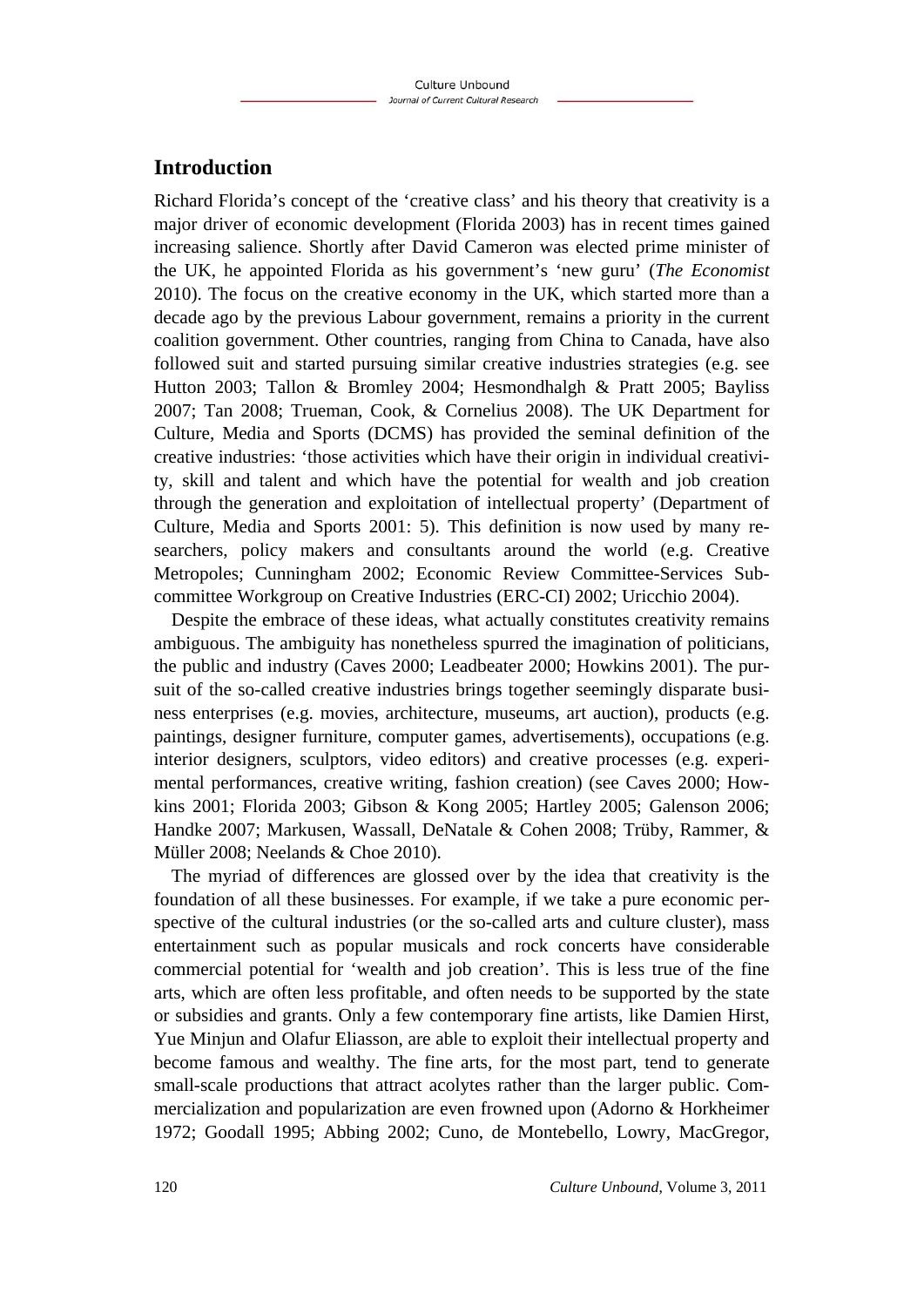Walsh & Wood 2006). In spite of this non-commercial propensity, the fine arts are still considered the epitome of creativity and a core sector in the creative economy (Howkins 2001; Robertson 2005; De Jong, Fris, & Stam 2007).

Defining the fine arts into a cluster within the creative industries also reflects the re-thinking of public support for the arts. In the age of 'neo-liberal globalisation' (McGuigan 2005), economic sustainability and independence are central even for public goods. Besides that, the advent of public private partnerships has led to a rhetoric of boundary-demolition; common interests and mutual benefits can be found in bringing together profit and not-for-profit organizations, public and private institutions (Remer 1996; Wetenhall 2003). The inclusion of the fine arts in the creative industries strategy encourages or pressures fine artists into changing their not-for-profit mentality. If businesses have taken on social responsibility and become more engaged in society in the name of corporate social responsibility, why should the fine artists not take on more economic responsibility to further their practice? There are however fears that many artists and cultural institutions will become less engaged in cultural development when they chase commercial success (van Aalst & Boogaarts 2002; Cuno, de Montebello, Lowry, MacGregor, Walsh & Wood 2006). Studies on public private partnership have also shown that public and non-commercial interests are more likely to be compromised as market logic overwhelms public goods (Wetenhall 2003). So, by framing the arts and culture into some kind of industry, there is a tendency for cultural policy focus to shift from cultural development to economic development (Wise 2002).

This paper looks at the categorizing of the fine arts into the creative industries in Singapore. Singapore follows the UK definition of creative industries, and has grouped the creative industries into the following clusters or domains:

*Arts and Culture*: performing arts, visual arts, literary arts, photography, crafts, libraries, museums, galleries, archives, auctions, impresarios, heritage sites, performing arts sites, festivals and arts supporting enterprises.

*Design*: advertising, architecture, web and software, graphics industrial product, fashion, communications, interior and environmental.

*Media*: broadcast (including radio, television and cable), digital media (including software and computer services), film and video, recorded music and publishing. (ERC-CI 2002: iii)

The arts and culture are considered core to the creative industries. The Singaporean government maintains that the fine arts are important for the cultural development of the city-state. As will be shown later, the authorities are providing increasing support for the arts and culture, with state sponsorship for artists and art lovers continuing to rise. In fact, financial support for the arts in Singapore has never been more generous. But as this paper will show, the process of subsuming the fine arts into the creative industries has also resulted in its subjugation. When compared to other creative businesses, such as advertising, developing computer games and architecture, the fine arts community is inevitably pressed to become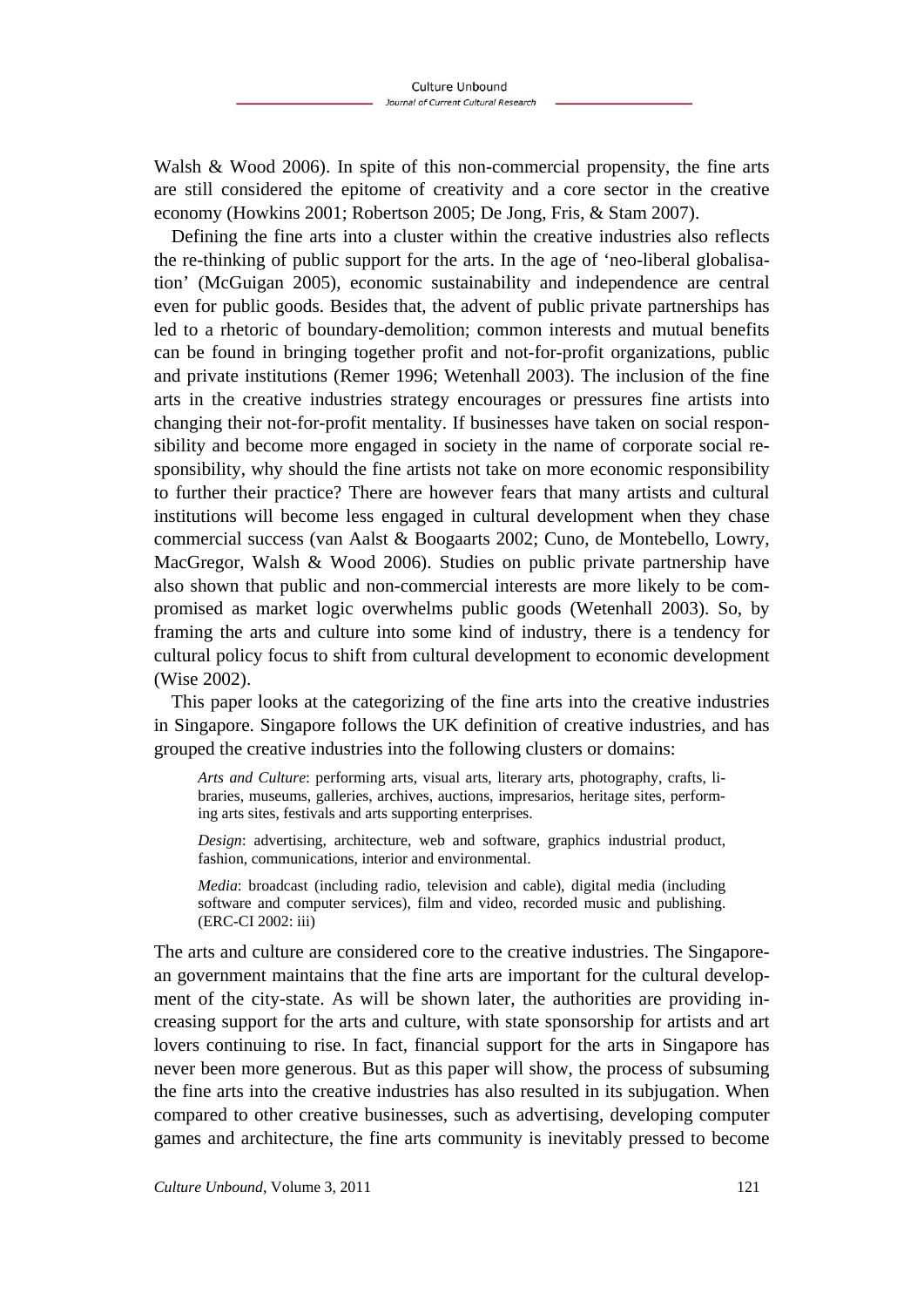more economically productive with their creativity. Using measurable indicators, the media and design creative clusters are shown to be lucrative and thus, it is argued, worthy of continued state support; in light of this, fine artists are made to feel the weight of having to 'quantify' their contributions to society. This can be a difficult challenge, as the the fine arts by its very nature, with its premise of high ideals, does not lend itself to empirical gauges of usefulness in simple bottom-line terms. But the official view is that the fine arts cannot be allowed its sacred cows where state investment is concerned; the arts must also be 'accountable' if it is to be given tax-payer money.

The case for fine arts is not helped by many prejudices that exist against the arts, as reflected in the general population in Singapore (Ooi 2010a). Parents are reluctant to encourage their children to pursue a professional arts career, the view being that art creation is not work and artistic integrity is secondary to social engineering programs. These contrast to the other creative businesses, which are perceived as more lucrative, tangibly valuable and not socially troublesome.

This study is part of the project, Creative Encounters, supported by the Danish Strategic Research Council. Data was collected from April 2007 through various means, including documents, media reports, observations and in-depth interviews with 66 stakeholders in the Singapore art world. The 66 respondents in Singapore include 35 practicing artists, 10 of which are also art teachers and another 10 have other jobs to supplement their income. 13 respondents are administrators, decision makers or curators in the public sector (state-supported agencies, museums and schools), 15 persons run private art spaces (galleries and art complexes) or write art reviews. Three are art collectors.

After this introductory section, I will review the literature on the politics entailed in creative industries policies and the underlining theoretical positions on the economics of creativity. This review will situate Singapore's creative industries strategy in the international context. The case of Singapore will then be presented. The case will highlight the efforts by the Singaporean authorities in promoting the arts and culture. With the emphasis on the fine arts – such as painting, sculpture-making, ballet and theatre – this paper shows how the fine arts are being compared with the other creative clusters. The final section summarizes the paper and concludes that the fine arts are being subjugated in the creative industries in Singapore.

### **Poetics and Politics of Creativity in the Creative Industries**

As alluded to earlier, the advent of the creative industries embraces a neo-liberal economic position; even common public goods and services have economic value. If goods and services are valuable, these values must be articulated economically or at least quantitatively. The current glowing image associated to creativity and the creative industries stems from several areas, all embracing a neo-liberal economic view of value. In the case of the creative industries, creativity has economic worth. At the microscopic level, creativity is seen to be essential in creating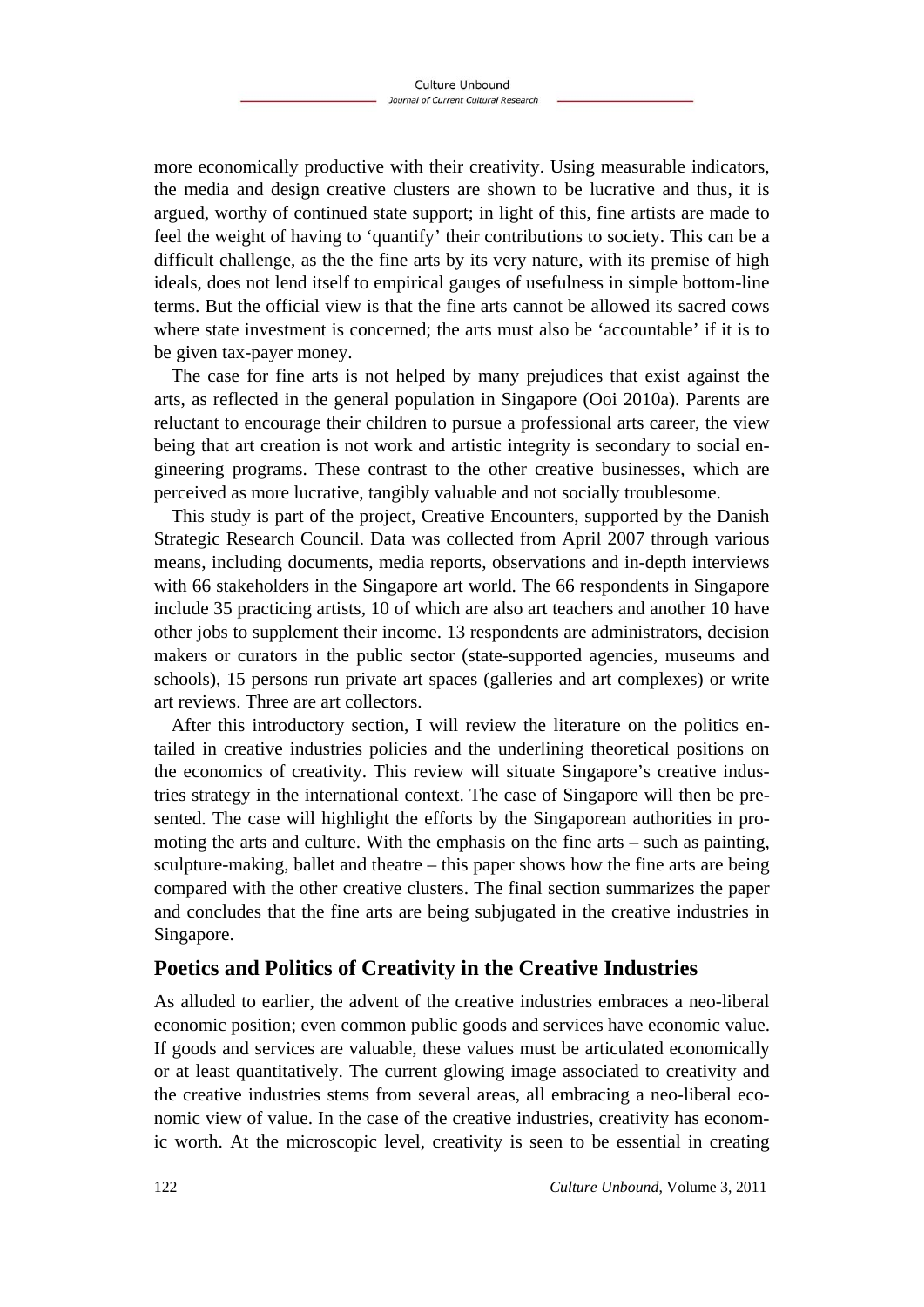material wealth. Creativity can be monetized because creative ideas and processes can be protected and economically exploited through patents, copyrights and trademarks (Howkins 2001). A painting as a creative product, for example, can be sold and the image of it can be further monetized through copyrighted reproduction in the form of postcards and posters. At the macroscopic level, the creative industries also contribute to the general economy. For instance, Müller, Rammer and Trüby (2008) explain three ways on how the creative industries may become part of a country's innovation system. One, the creative industries are a major source of innovative ideas and contributes to an economy's innovative potential and the generation of new products and services. Two, creative industries offer services which are inputs to innovative activities of other enterprises and organizations. Three, creative industries are intensive users of technology and demand alterations and new developments of technology, spurring innovation impulses to technology producers. Likewise, artists for example, can help enterprises and organizations in their innovation by providing inspiration and ideas for new products and designs (see Throsby 2001; Towse 2003).

Another positive aspect of the creative industries is the assumed 'democracy of involvement' (Neelands & Choe 2010: 288). Creativity is, as observed by Neelands and Choe in the UK, part of New Labour's 'social-market construction' (Neelands & Choe 2010: 293f). The rhetoric of creativity and the creative industry recognizes the poorer in society and encourages them to aspire and become more self-directed in their economic participation. Creativity is seen to be universal and everyone – privileged or not – can take a shot at becoming successful by being creative. Creativity then evens out the competition and levels the playing field. It is an individual resource that provides hope and possibilities for all individuals to excel economically.

The promotion of the creative industries also assumes the manageability of creativity (Bilton 2010). The idea that outcomes of creativity can be unpredictable and destructive has been replaced by the view that creativity can be harnessed and controlled. But creativity need not be an asset and can be destructive (Jacobs 2005). In many societies, artists are accepted for being quirky and even irreverent. Many assume a role as the conscience of their society and want to make social political commentaries through their works, often with messages that can be controversial and which may even promote anti-establishment ideas and behavior. There is, however, and in even greater abundance, a whole slew of sleek, popular and lucrative creative products such as glossy advertising campaigns, spectacular architectural designs and computer games in which the creative industries are seen to be simply harvesting creativity for mass consumption. In other words, creativity is manageable and can be exploited 'benignly' for wealth creation. The emphasis is on 'productive creativity', meaning that it is a 'more disciplined form of creativity with professionalism and purpose' (Jacobs 2005: 9). But many fine artists find it a compromise of principle to pander to a mass market, if it will mean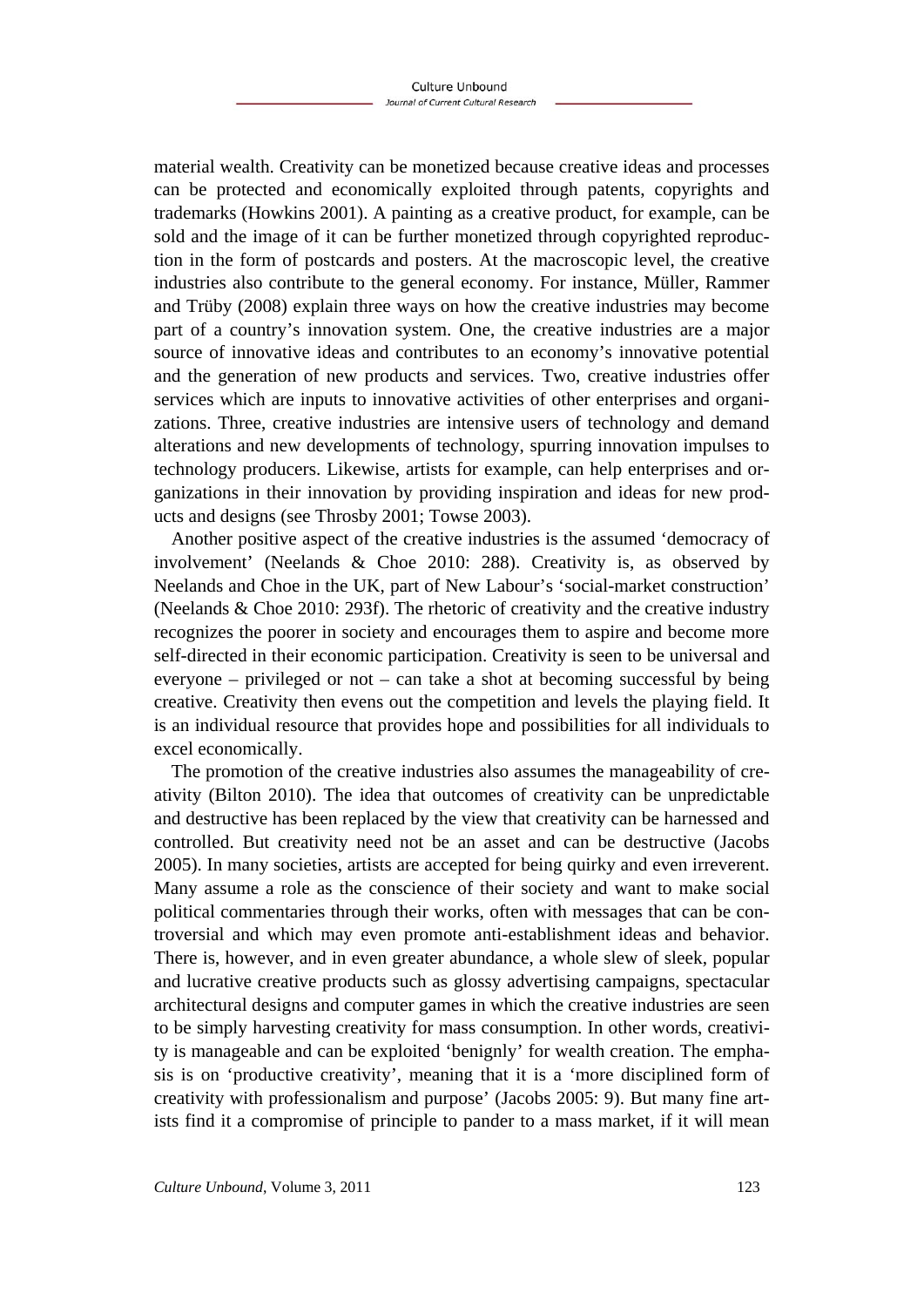watering down their work into something less daring, controversial or polemic than they intend.

Taking a critical instead of a neo-liberal economic perspective, Poettschacher (2010) argues that the language of business is a Trojan horse in the promotion of the creative industries. The fulsome and enthusiastic proffering of the creative industries provides 'communicative camouflage' (Poettschacher 2010: 362), by disguising the risks, unpredictability and costs of dabbling in creative projects. The celebratory message on the creative industries introduces a language that respects the rules of economy, allowing creative individuals into the world of business, giving the impression that they could work within the realm of traditional economic rules. Individuals such as Richard Branson and Steve Jobs are celebrated as creative geniuses in business (Bilton 2010; Poettschacher 2010). Many artists in Singapore, as will be shown next, will find that they have to embrace the language of business and pursue the logic of the market, as policy makers measure their credibility through quantitative ways.

## **Cultural Policy in Singapore**

In 2001, the Singaporean government set up the Economic Review Committee (ERC), consisting of seven subcommittees, with the aim of developing strategies to ensure the continuous economic prosperity of the city-state. The ERC Sub-Committee Workgroup on Creative Industries (ERC-CI) seeks ways to 'fuse arts, business and technology' (ERC-CI 2002: iii). The city-state must 'harness the multi-dimensional creativity of [its] people' for its 'new competitive advantage' (ERC-CI 2002: iii). This report includes specific plans to develop the arts and culture, media and design sectors. (ERC-CI 2002; Ministry of Information, Communication and the Arts (MICA) 2008; National Arts Council (NAC) 2008). Unlike earlier cultural development strategies (Advisory Council on Culture and the Arts 1989, Ministry of Information and the Arts (MITA) 2000; Singapore Tourist Promotion Board 1996), the vision of making Singapore into a city for the arts in 2002 is framed within the creative industries context.

### **Policy 1: The Importance of the Arts in the Creative Industries**

Cultural development first received policy attention in 1989 (Advisory Council on Culture and the Arts 1989; Lee 2007; Ooi 2010b). A number of other cultural policy incarnations have since been proposed. For instance, in 2000, the Ministry of Information and the Arts (MITA, predecessor to MICA) envisaged Singapore as a 'Renaissance City' (MITA 2000; Tan 2007). In the Renaissance City report, it argues that 'the ability to imagine, conceive and realize something new, to create something meaningful and valuable that never existed before is the single most prized quality of a work of art. The highest creative achievements in endeavours like engineering, architecture and even science are described as being "state-of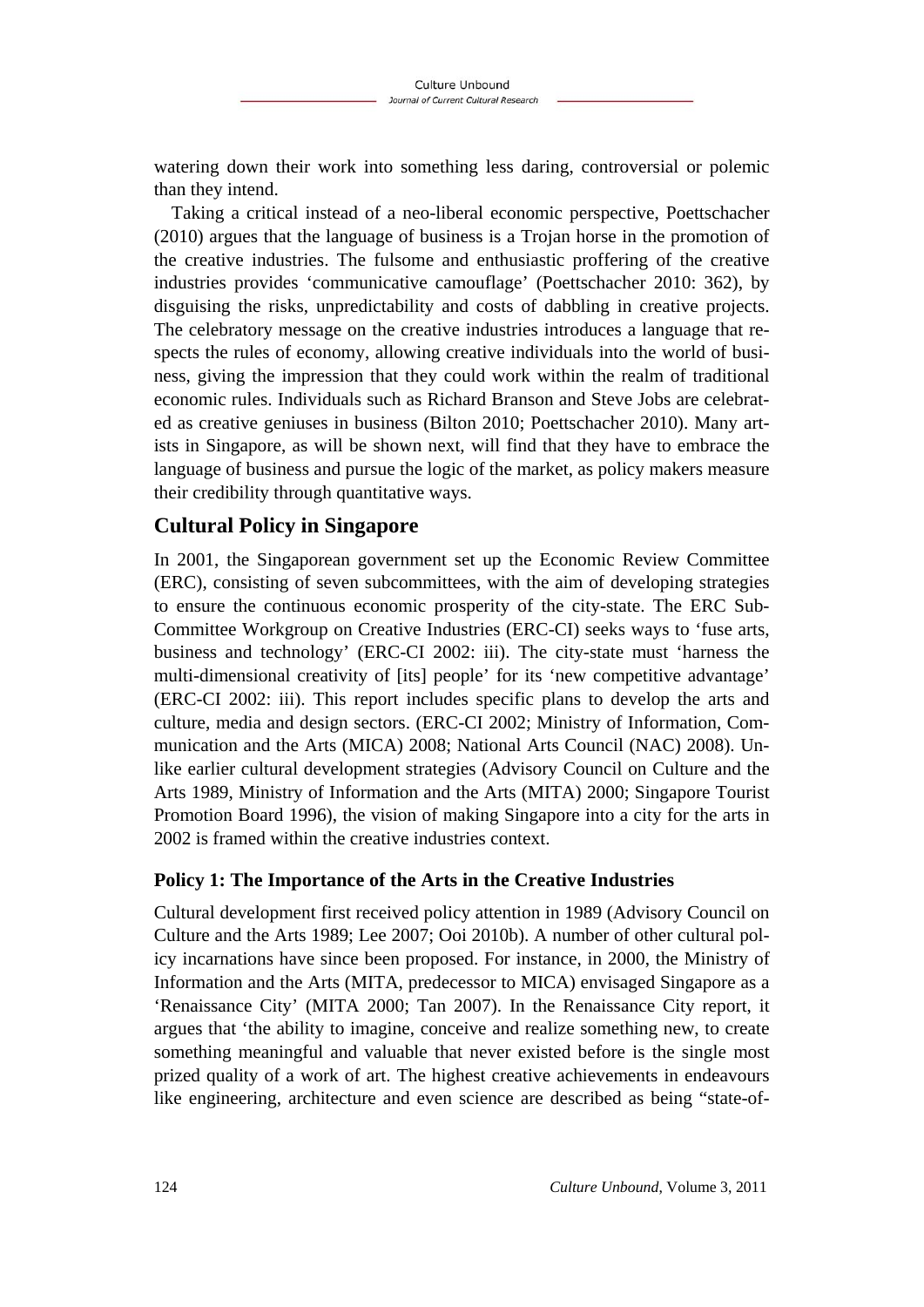the-art"'(MITA 2000: 32). Singapore workers should have the creativity of artists. The then Deputy Prime Minister stated in the Renaissance City report that:

Creativity cannot be confined to a small elite group of Singaporeans […] In today's rapidly changing world, the whole workforce needs problem-solving skills, so that every worker can continuously add value through his [sic] efforts. [… and] the arts [...] can be a dynamic means of facilitating creative abilities. (MITA 2000: 32-3)

The arts are thus seen as central in inspiring and training the citizenry for the creative economy. The arts and culture are thus considered as being at the core of Singapore's creative economy.

### **Policy 2: Cultural Development in Singapore**

The vision of Singapore as a city for the arts is being realized. In the 2011 budget, the arts were allocated S\$365 million ( $\in$ 183 million) every year up to 2015, a doubling of resources from previous years. From that sum, S\$40 million ( $\epsilon$ 20 million) will go to promoting the arts in the heartlands of Singapore (Chia 2011). In September 2010, the government set up a 19-member group to develop a new strategy to enhance the arts and culture in Singapore. Previous strategies have invested heavily in institutions and infrastructure. For example, the Yong Siew Toh Conservatory of Music was set up at the National University of Singapore in 2001, local art schools – the Nanyang Academy of Fine Arts and the LASALLE College of the Arts – have been expanded and their profiles increased. The School of the Arts, a dedicated pre-tertiary arts school, opened in 2008. In the mid-1990s, the Singapore Art Museum, Asian Civilisations Museum and the National Museum of Singapore opened. The National Art Gallery will open in 2013. Esplanade – Theatres on the Bay, which opened in 2002 has become a lively art venue. The newly formed Arts and Culture Strategic Review steering committee will concentrate on the 'softer' aspects of the cultural industry. The aim is that by 2025, 80% of residents will attend at least one arts and cultural event a year; it is, at present, only 40% . The intention is to make Singapore the most livable city in Asia and for the arts and culture to be embraced by all Singaporeans (Chia 2010a). There are already a number of cultural festivals, including the Singapore Biennale, Singapore Arts Festival, Singapore Writers Festival and Singapore Film Festival. Arts festivals and performances have not only become more abundant but have become more accessible; for instance, the Esplanade offers hundreds of free concerts annually.

# **The Relative Position of the Arts in the Creative Industries**

While there is no doubt that the arts are getting attention in Singapore, the inclusion of the arts and culture into the creative industries in 2002 has exerted various pressures on the fine arts community, leading in turn to various tendencies. These include getting fine artists and the fine arts community to become more economically productive, to start measuring and quantifying their contribution to society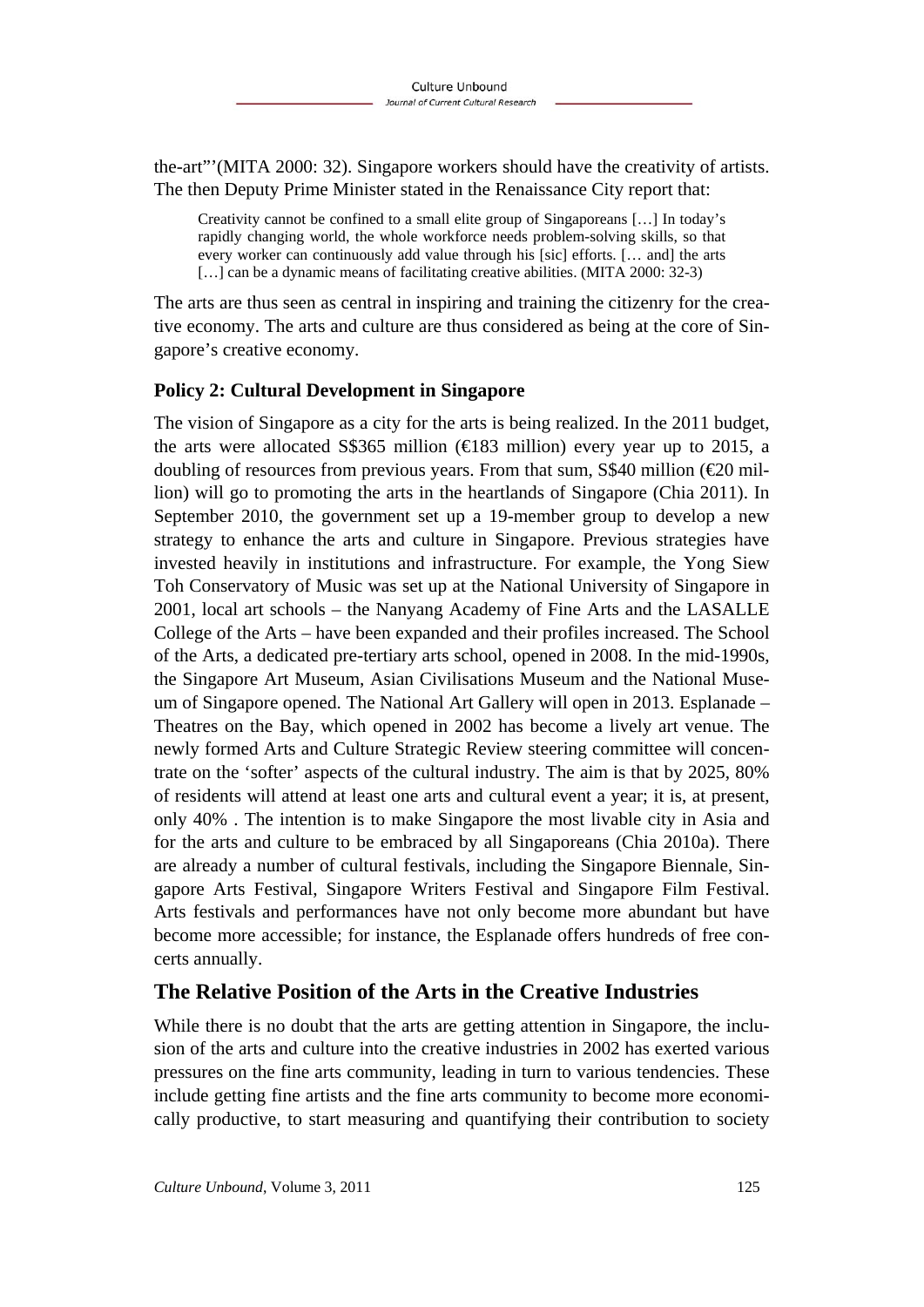and to avoid 'disruptive' creativity. In creative businesses that are less cerebral and more aesthetic, for example the manufacturing of designer furniture, controversies in the creative content are rare as the creative expression seldom incorporates any message that may threaten the social political order; professionals in these areas are relatively well-paid and, more significantly, better regarded. Let me elaborate.

#### **Tendency 1: Pressure Towards Productive Creativity in the Arts**

Using the infant industry argument, the Singaporean government supports the different sectors in the creative industries. For instance, the Prime Minister announced in September 2010 that his government will spend about S\$3.2 billion  $(\text{E1.6 billion})$  annually on R&D for the next five years. The sum is about 1% of Singapore's GDP (Chua & Chua 2010). The sum indicates Singapore's commitment to become a 'knowledge-based, innovation-driven economy' (Chua & Chua 2010). The design and media clusters are seen as lucrative and are generously supported by the government. For instance, the Economic and Development Board (EDB) has allocated S\$500 million ( $E$ 50 million) to develop the digital media industry for 2006 and 2010 (Balakrishnan 2005). Subsequently, another S\$500 million ( $\epsilon$ 250 million) is intended to be made available for the period from 2011 to 2015. Media production companies, such as Electronic Arts (makers of the computer game *The Sims*) have already set up studios in Singapore. EDB has a joint venture with LucasFilm and consequently an increasing amount of production work on George Lucas's movies, television programs and games will be done in Singapore (Tham 2010). In April 2010, the Minister of MICA announced a new initiative to attract animation projects to Singapore, with the government willing to fund up to S\$5 million ( $\epsilon$ 2.5 million) for each project. The project must however have a local Singapore partner (Tan, W. 2010). In contrast, between 2003 and 2009, the Singaporean government has increased its funding to the arts via the National Arts Council, the Esplanade and the School of the Arts from S\$55 million ( $\text{\textcircled{28}}$  million) to S\$99 million ( $\text{\textcircled{60}}$  million) (MICA 2010: 41). Generally, the arts receive less support than the other creative clusters. The other creative clusters are more deserving because they are more lucrative. In fact, workers in the arts and culture cluster are less economically productive. The Singapore Department of Statistics compared the relative 'productive creativity' of the three creative sectors, in terms of value-added per employee (DesignSingapore Council 2008; see Table 1).

| Arts   | S\$40 000 (€20 000)  |
|--------|----------------------|
| Design | S\$ 67 000 (€34 000) |
| Media  | S\$ 81 000 (€41 000) |

**Table 1: Services Value-Added per Employee (2005)**  (Source: DesignSingapore Council 2008: 56)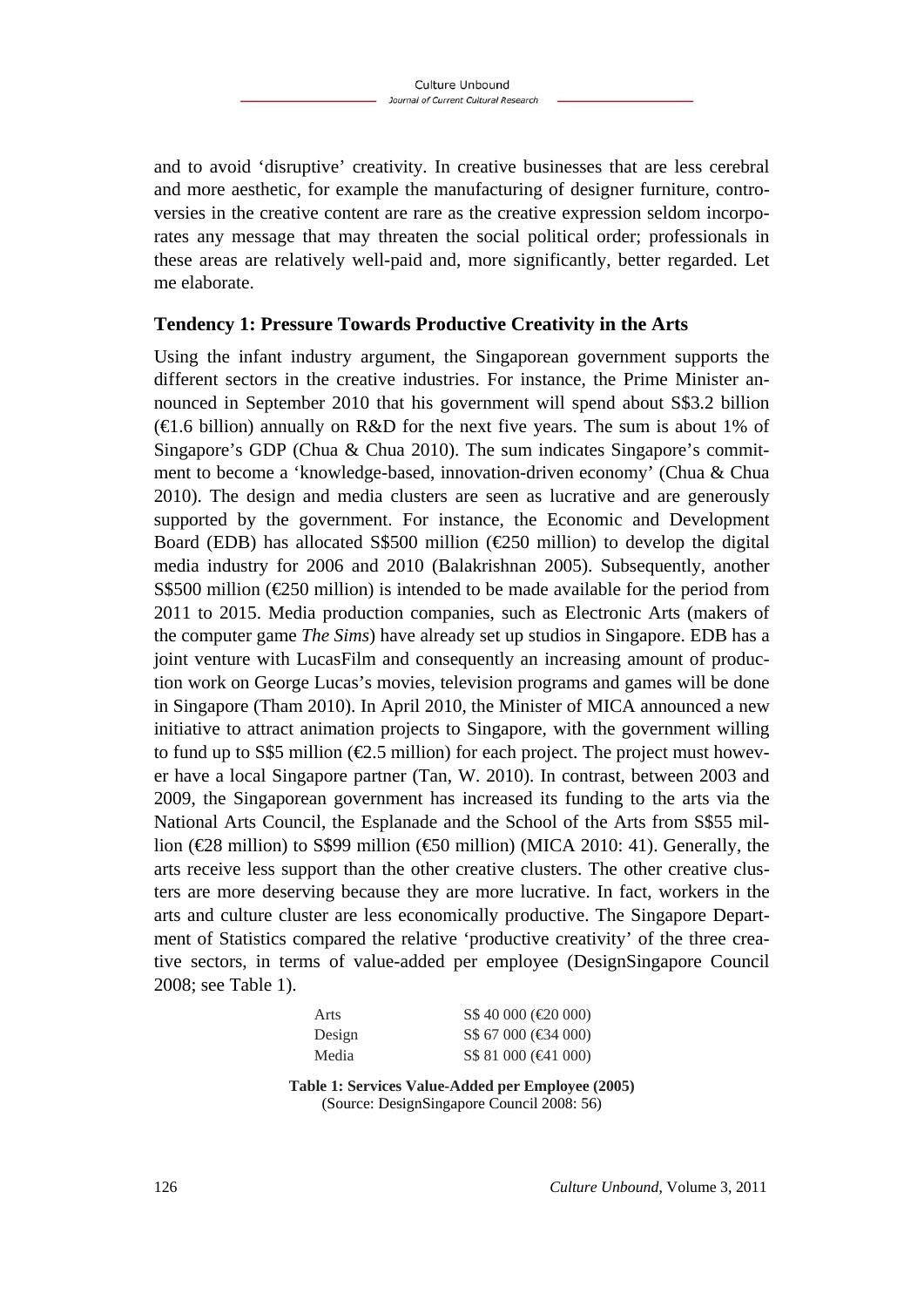Thus in comparison, the cultural sector is not generating as much revenue as the other creative sectors, it is also not receiving as much in grants. The economic 'laggards' in the cultural cluster are found in the fine arts; members in the fine art community know that they are not as economically productive as those producing rock concerts and auctioning antiques. But being part of the creative industries means the fine arts will inevitably be compared to the other creative enterprises. Members in the fine arts community have to constantly remind themselves that they are in the business of cultural development, not economic development. In the Renaissance City 2.0 report, which integrates the arts into the creative industries, it is stated that Singapore must:

maximize the potential of the existing and new arts infrastructure by developing our software [human skills] and enhancing the level of integration with the business and people sectors. At the same time, [MICA] agencies must shift away from the 'arts for arts' sake' mindset, to look at the development of arts from a holistic perspective, to contribute towards the development of the creative industries as well as our nation's social development. (ERC-CI 2002: 14)

The Singaporean authorities acknowledge the importance of the arts in Singapore and in their contribution to the creative industries but they also want artists to move away from their 'arts for arts' sake' mentality. In other words, fine artists should learn from the design and media sectors, that is, to exploit their creativity enough to make money.

### **Tendency 2: Visibility and Quantification of the Value of Art**

The arts and cultural scene in Singapore is getting more vibrant, according to some measures. For example, between 2003 and 2009, ticketed attendance of performing arts events increased from 1 million to 1.4 million (MICA 2010: 16). Non-ticketed attendances increased from 11 million in 2006 to 19 million in 2009 (MICA 2010: 18). The number of visitors visiting museums in Singapore tripled from 2 million in 2003 to 6.7 million in 2009 (MICA 2010: 19). While the number of visitors to museums have increased, many officials working in public art and history museums lament during interviews and discussions that they are facing increasing pressure to attract even more visitors (see also Ng 2011). Increasing the number of visitors to the museums is a quantitative measure of the museums.

As mentioned in the last section, the fine arts are being encouraged to become more economically sustainable; if they can achieve this, they will receive greater approval from the authorities and the public. This encouragement can be rather coercive. For example, in 2008, organizers of the Singapore Arts Festival were lambasted because ticket sales were meager; only 22 000 tickets were sold, as compared to about 35 000 tickets in previous years (Chia 2008b). The dismal result was said to be a combination of programming and pricier tickets (Chia 2008a; Ong 2008). The then minister of MICA, Lee Boon Yang, defended the S\$7 million ( $\text{\textsterling}3.5$  million) spent on the festival, stating that the 2008 edition of the festival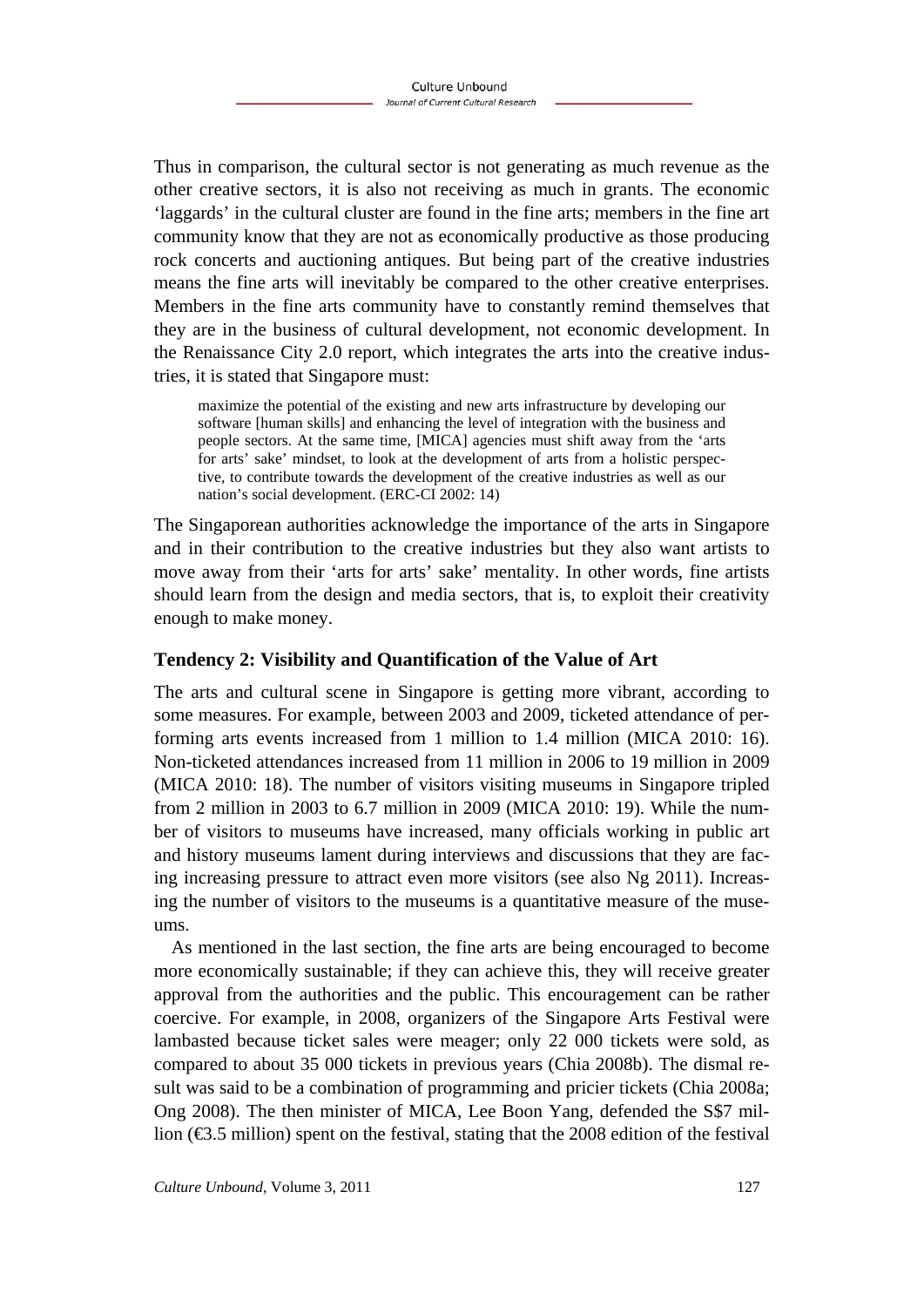was not a failure. The tickets sales were lower but the standard was high and many shows were sold out (Goh 2008). In 2009, however, the Singapore Arts Festival saw a 180-degree turn-around. Average attendance at ticketed events crossed the 90% mark, as compared to less than 75% in 2008 (Chia 2009). NAC chief Lee Suan Hiang explained that the success was due to a number of factors, including cheaper tickets, timing and also a change in the direction of the programming; the 2009 edition 'took a more crowd-pleasing slant' (Chia 2009). The last point is instructive, as the extent to which it is considered a triumph of populist taste over the more recherché fine arts will arguably influence future policy.

Policy makers do acknowledge, however, the special needs of the fine arts. They are explicit with this understanding in my interviews with them. The arts will always need a helping hand. So for instance, since 2005, in an attempt to make the arts relevant in business and in public spaces, many buildings in Singapore have incorporated art works. The mushrooming of permanent art installations in buildings in the city is a consequence of a scheme by the Urban Renewal Authority (URA). Under the scheme, developers are able to increase the Gross Floor Area or built-up area on a piece of land (URA 2009). As a result, some local artists have benefited from the scheme, for instance, Victor Tan has his stainless steel wire sculptures incorporated into the landscaped rooftop of Orchard Central, a premier shopping mall. Individuals and companies can also enjoy tax benefits if they donate art works to an approved public institution (e.g. Singapore Art Museum, National Park Board, Land Transport Authority) or adopt a public work of art (National Heritage Board 2010). New subway stations in Singapore are well endowed with art installations. Such schemes not only help the art community but also make art works visible to the public.

More direct help is also provided to the art community, in terms of grants for art projects and art housing. Since resources are limited, competition arises in the community and it can turn ugly. For example, art housing is a major problem in Singapore because of high rental prices in the city-state. Many art groups and artists do get assistance from the NAC under the art housing scheme. The scheme is being revamped because some artists are not perceived as using their cheap spaces productively by fellow artists and the NAC (Nanda 2010). When one visits the Telok Kurau Studios, a government-supported art complex, for instance, the place is often quiet. Artists often lament that their colleagues use their studios as store rooms. They also complain that there was hardly any interaction to enliven the artist community in the complex. The bickering amongst artists in the complex has led to the NAC to rethink its art housing programme. As a result, artists are concerned that the authorities will want to see more tangible results from artists enjoying state-sponsored art housing (Neo 2010). To the authorities, there must be more accountability. The revised art housing scheme is being finalized and is likely to include these elements: Artists who are in the profession for a longer period may not receive priority in obtaining a space; artists will be asked to pay rent at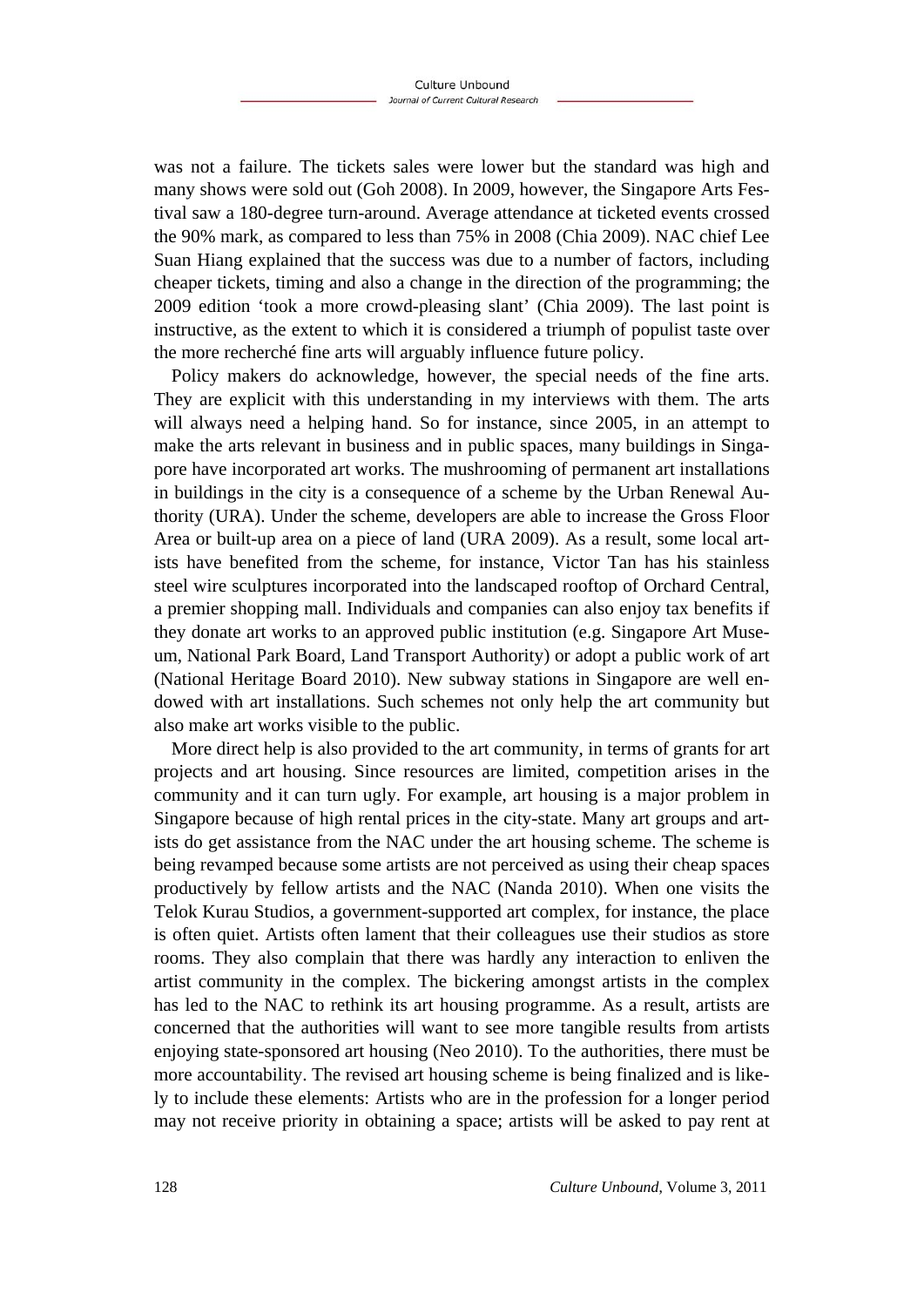'market prices' but will be given a cash subsidy to help offset the higher rents. The NAC wants to evaluate individual artists more quantitatively and maintain control over who use the spaces. Under the new system, artists are encouraged to become more commercial-minded, being mindful that their practices should pay for themselves. Artists should wean themselves away from state support. Their creativity should become more 'productive' over time. To many fine artists I interviewed, the NAC should be more concerned with cultural development; the NAC's gauge of success, as pegged to length of time in the profession and economic viability, does not bode well for the future of the fine arts in Singapore. Good art does not necessarily translate into economic success, however long one may be in the profession. Such quantification is problematic in measuring the worth of an artist.

Attendance numbers, commercial success and visibility of art works are quantitative or at least more tangible measures. Improvement in these measures will be welcomed. As a result, fine artists are under pressure to be creative enough to be popular and make money too. Most of them find jobs to supplement their income. For cultural institutions, they organize events, exhibitions and festivals that are more popular and commercial. The fine arts are being treated as, and becoming more like, the many businesses in the other creative clusters where commercial success and popularity is essential. If success cannot be counted monetarily, it does not count. Effectively, the fine arts community is inadvertently absorbing the economic logic of making computer games, advertising campaigns and the like. For computer games and advertising campaigns, their activities are primarily profit-oriented; for many artists I interviewed, they similarly now see their practice along profit-oriented lines. Their worth is tied to commercial success (besides aesthetic growth).

### **Tendency 3: 'Disruptive' Creativity is Still Unwelcomed**

Designer lamps, popular, g-rated animation movies and most other media and design products do not usually engage in making strong local political and social statements (Ooi 2010b). Controversies from artists and art works are however part of a maturing arts scene. Cultural products, ranging from paintings to literature, can be insidiously political (Zipes 1991; Bell, Haas & Sells 1995). But pushing the social political limits in artistic expression has its limits in Singapore. In attempting to attract tourists and foreign professionals to Singapore, the city-state has allowed bar-top dancing, tolerated homosexuality (although homosexual acts are still criminalised in Singapore) and opened two casinos (Ooi 2010b). While some Singaporeans are concerned with the liberalization of the social spaces in Singapore, the authorities see it as necessary. Singapore should not be a nannystate. Citizens should be allowed to experiment and take risks (Lee 2007; Ooi 2010b). There are now more spaces for social and political expression in Singapore. But this is only part of the story.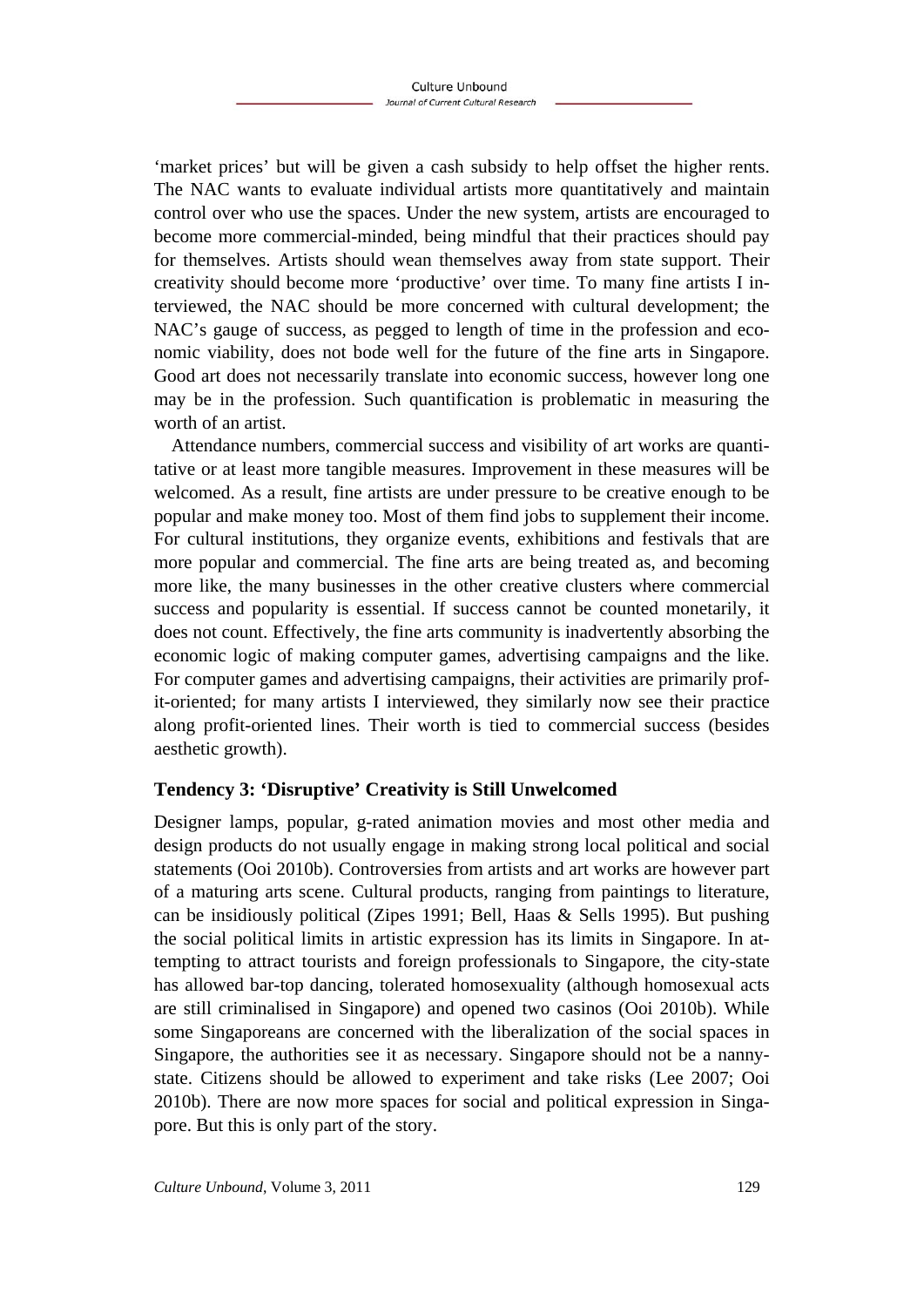The then-Minister for Community Development, Youth and Sports, Dr Vivian Balakrishnan, maintained that the government is willing to listen to different views from 'responsible people' but the government will have to 'maintain the integrity and security of the State' (Chua 2008). The Singapore government is 'hypersensitive to any threats against our racial and religious harmony' (Chua 2008). This hypersensitivity is extensively felt in the arts community. For fear of disruption to the stable environment in Singapore, the government continues to control the mainstream media and is wary of social political activism (Lee 2007; Tan 2007; Ooi 2010b). Some artists make social and political statements that are not flattering to the authorities. Their works may be censored or banned. In 2010, there were a few incidents of artists rubbing up the wrong side of the authorities. For instance, a local drama group, Drama Box, in using a forum theatre format, wanted to stage three short plays in public spaces, in its attempt to engage the community with important social issues, including homosexuality, sex education and religious radicalization. Drama Box did not get the licence to perform outdoors from the Media Development Authority (MDA). The forum theatre format encourages audience members to interject and act in an ever emerging play (Tan, C. 2010). The topics were considered sensitive and since the endings of the plays remain open, the MDA stated that the plays should only be staged indoors. Most artists disagree with the decision and felt that theatre groups should be allowed to reach out to the community.

Another theatre group, Wild Rice, saw its funding from the NAC cut by more than ten percent in 2010. Wild Rice is known to make social and political commentaries that criticize the Singaporean government on issues of race, religion, homosexuality, censorship and media regulation. The cut came about because the NAC would not support 'projects which are incompatible with the core values promoted by the Government and society or disparage the Government' (Chia 2010b). A group of theatre practitioners petitioned the authorities, stating that: 'NAC's priority should be directed towards developing Singapore's potential as a world-class city for the arts, and not towards developing the potential of a statutory board [NAC] – entrusted with public money – as an organ of social control.' (Chia 2010b). When asked about the case, Elaine Ng, Director of Arts Development at NAC said, 'given the limited pool of resources, we have to prioritize our funds to areas and arts groups which need greater support from us'. NAC chief Benson Puah admitted that the cut in Wild Rice's funding was based on the theatre group's actions over the years and NAC wanted to send a message. He said

The cut could have been much more severe, but it was just a gentle message to be sent that the conditions have to be complied with. The difference [compared to the past], of course, was that we didn't fudge it [i.e. being transparent and open], which was probably the first time such a clear statement was made, explaining the reasons for the cut […]. (Chia 2010a)

As a consequence, many artists continue to exercise self-censorship (Gomez 2002; Ooi 2010a; Ooi 2010b). Creative expressions in the media and design clus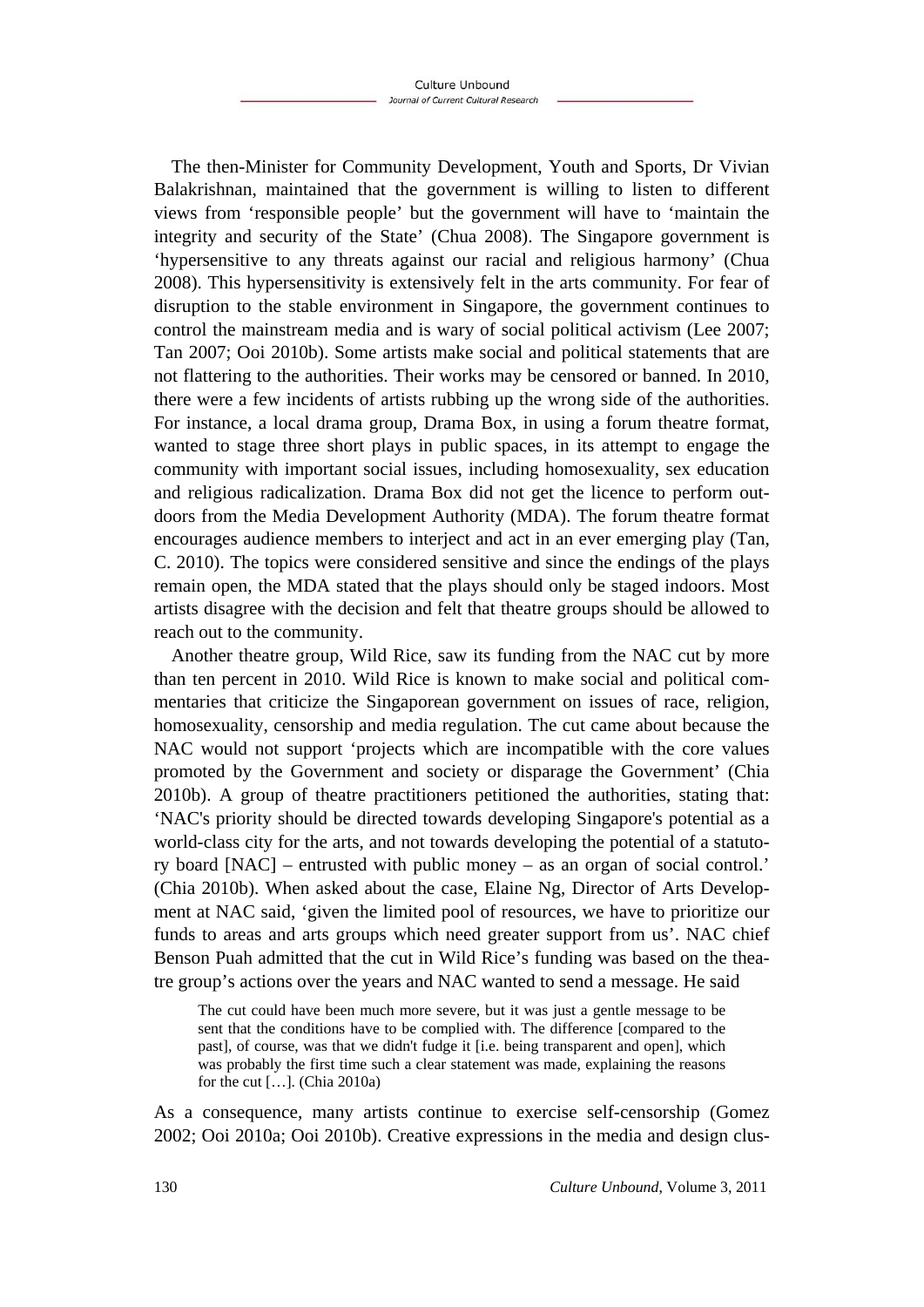ters tend towards commercial gain; in the arts, expressing the emotional concerns of the people is considered more important. But such expressions can disparage the authorities. From the view of the authorities, such forms of creativity are disruptive and unproductive. Despite the attempts at promoting the arts and culture, part of its growth is stunted because of the political regime. Many artists do not want their creativity to be dictated by commercial success or political expediency. But in Singapore, many artists have to work within a regime that is narrower than many more democratic countries. There is an explicit push for them to be less 'disruptive' in their creative practices.

So paradoxically, the government wants the fine arts to prosper like the other creative clusters but at the same time, the authorities are wary of allowing the fine arts to mature and engage with society. In other words, there is an explicit attempt at advancing the arts and culture but only in terms of its economic independence and popularity. Art practice that may resonate with the public through social and political messages are discouraged. The promotion of the arts is therefore only half-hearted, and in effect, a form of selective grooming.

### **Tendency 4: An Increasing Respect for the Arts but with Still a Long Way to go**

With increased resources given to the arts and more publicity given to celebrated artists, the status of artists in general is improving. Over the years, my respondents have observed that family, friends and the public increasingly accept that being an artist can be a proper profession. One artist recalled that when she wanted to be an artist some twenty years ago, her mother threatened to commit suicide. The artist took up her art practice only after a successful career in advertising. The relatively low status of the arts in Singapore has a social historical context.

One, there is an apparent disregard for, or at least uncertainty on how to appreciate and handle, the intellectual property of artists in Singapore. Many artist respondents find that they are competing with mass produced ornaments and paintings, those sold in IKEA, for instance. Artists and gallery executives recall stories of visitors or potential customers who are surprised with the prices of the works of art and many of those visitors frequently draw comparisons to cheap decorative works. Visual art works are largely appreciated for its decorative value, not its aesthetics. In 2007, a furor broke out in Singapore when public art installations were destroyed during building renovations and renewals of public spaces. An iconic mural depicting aspects of Singapore along Orchard Road, Singapore's main shopping street, was destroyed without any consultation with the artist (Chew 2007). Similarly, Singapore Power, a statutory board that provides public utilities, removed four of six stoneware water features, an art installation by Delia Prvacki, from its headquarters. Art works are treated as ornaments, not as embodiments of the intellectual property of artists. Attitudes began to change after the 2007 furor, but the ornamental view of art works is still prevalent.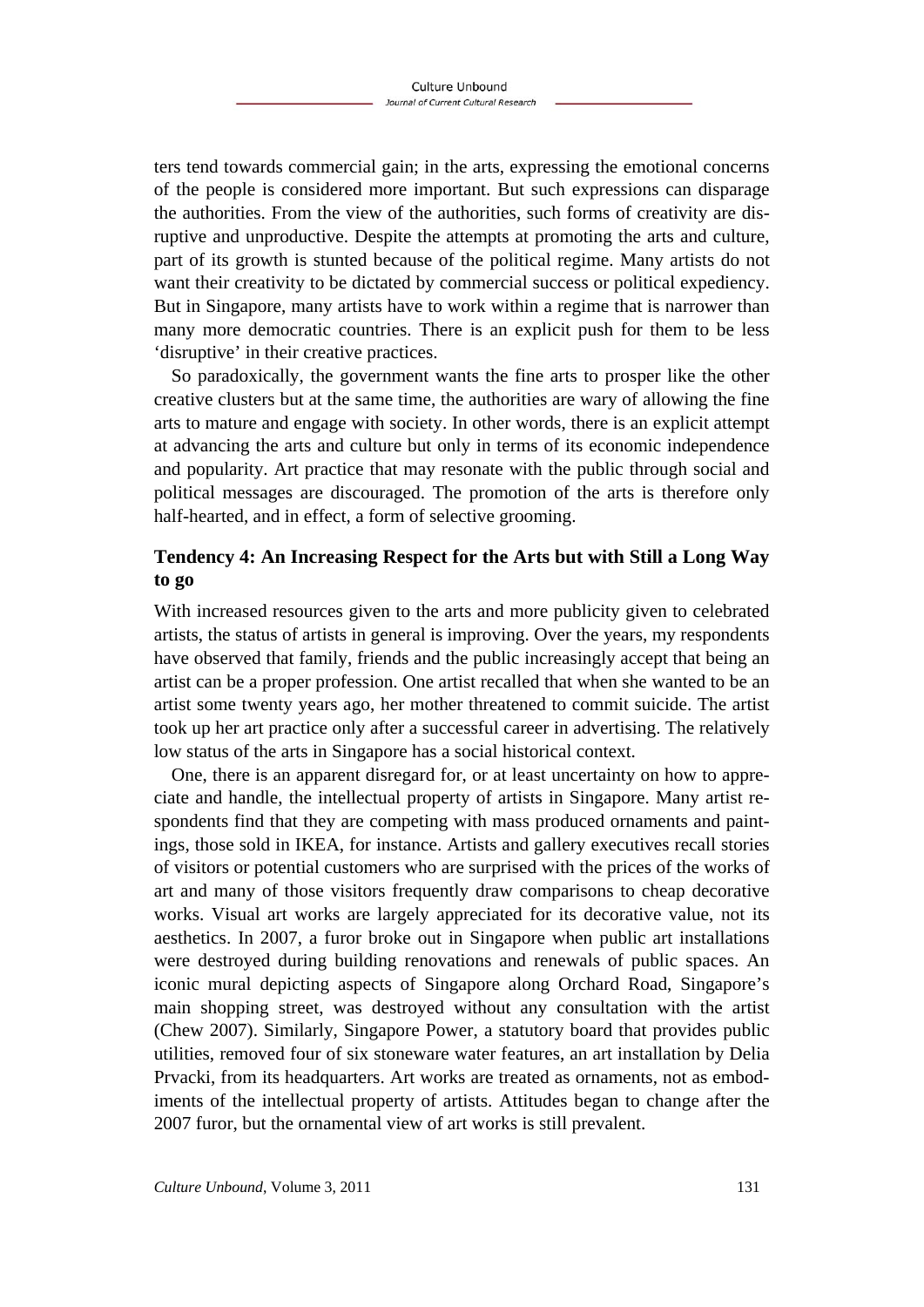Two, the ability and intelligence of artists are questioned in the Singaporean education system. It does not encourage pupils to become professional fine artists. For instance, pupils who perform better in school are streamed into the sciences. Taking art as a subject, on the other hand, is often considered a 'soft option', a term used by an Art teacher in a secondary school interviewed by me, for weaker pupils (Ooi 2010a). Doing arts and cultural activities in school is often considered a peripheral, extracurricular activity. The non-core view of the arts is also reflected in the two tertiary-level arts schools in Singapore: LASALLE College of the Arts (popularly known as LASALLE) and Nanyang Academy of Fine Arts (NAFA). NAFA was founded in 1938 and offers programs in fine art, music, dance, interior design, fashion design, video production, 3D design, advertising, animation and interactive media, amongst others. LASALLE was set up in 1984, with the aim of providing contemporary art education in fine art, design, media and performing arts. All students in these arts schools will start with a common foundation year. There is a tendency for those who excel in their first year to continue with the more commercially-oriented creative industries programs, such as animation, graphic design and fashion. The fine arts are a 'residual' program for students who do not qualify for the others (Ooi 2010a).

Three, there is a tacit view that art practice is for the economically desperate. The fear that artists are 'free-riders' is institutionalized in the Singapore system. While Singapore promotes the free-market economy, it is not willing to do so for street performers, for instance. In the last two decades or so, the Singapore government has been changing its regulations on street performances or busking. When it was first allowed in 1992, performers must obtain a licence, belong to a cultural institution, perform only in a handful of selected places at allocated times and all proceeds must be donated to charity (Pang 1994). The strict regulations arose from the fear that busking would become a form of 'disguised begging'. The restrictions have been loosened since but a licence is still required. The licence can only be obtained after vetting by the NAC. Performances are allowed only in selected spots. The fear that busking is a form of begging is still central in the popular mindset (Pang 1994; Dhaliwal 1997; Koh 1998; Tan 2009). It is believed that anyone who is desperate can turn to performing in public to get money. Similarly, as reflected in the education system, people go into the arts only as a last option.

In spite of the attempts at promoting the arts in Singapore, fine artists are still struggling to get recognition for their profession and products. The Singaporean system does not encourage creative individuals to go into the arts and the public are not educated to appreciate artists and their works.

### **Consequences and Conclusion**

Cultural development in Singapore is a long and slow process. The goal however is not one of a freewheeling experimental space for artists and art lovers to generate a vibrant creative scene. Instead, the authorities have devised an increasingly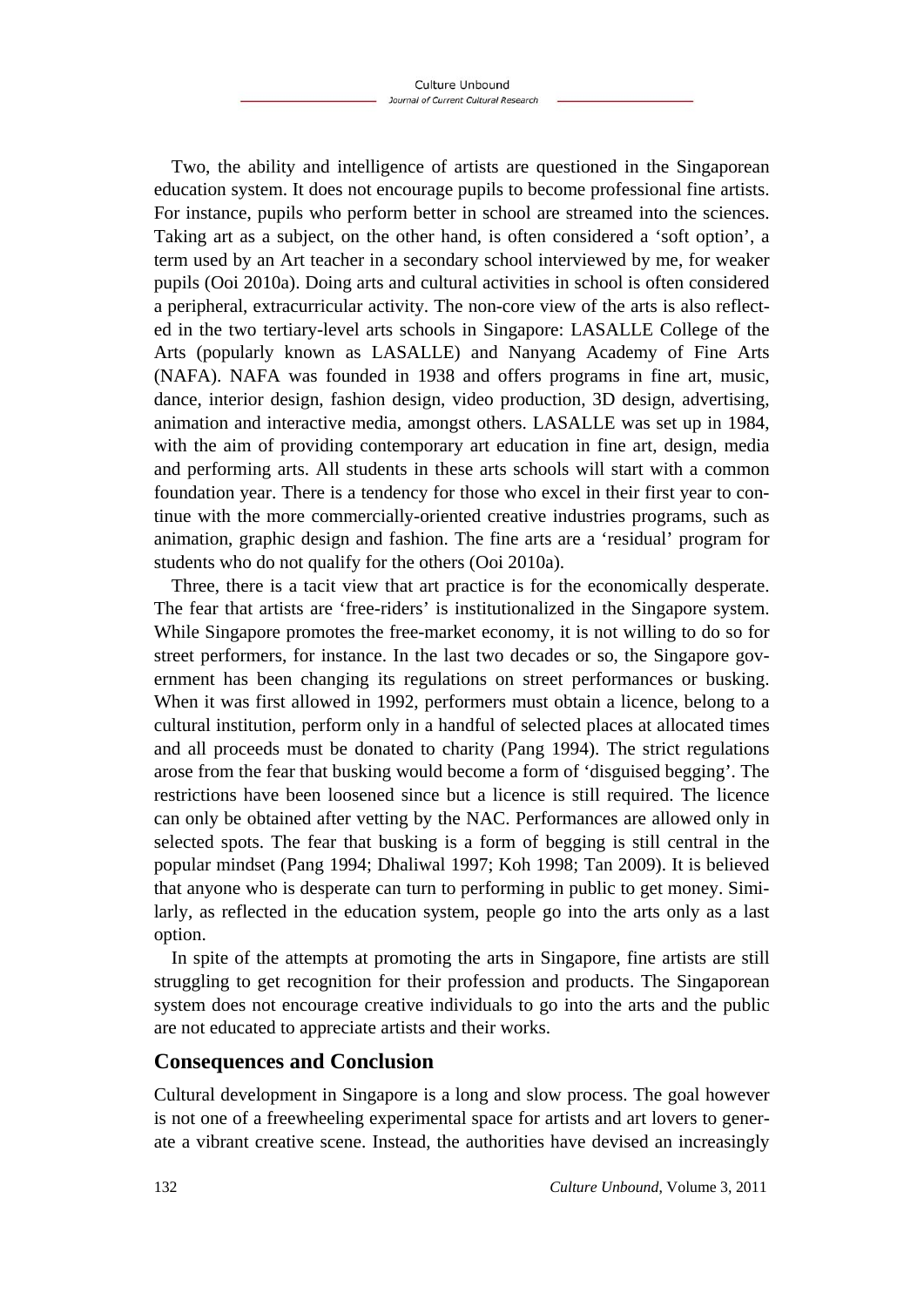nuanced scheme to manage the fine arts within the established economic, social and political scheme in the current regime. As elaborated earlier, there are a number of tendencies under the current situation of grouping the fine arts into the creative industries. Firstly, there is pressure for the fine arts community to become more economically productive with their creativity. Secondly, accountability of value in the arts is mandatory in receiving state-support. Visitor numbers, visibility in public, ticket sales and the like are used to evaluate artists. Such quantifications are meant to account for the usefulness and productivity of the arts. Such quantifications also tend to ignore the universal and innate value of the arts and that aesthetic quality cannot be quantified (Kavolis 1964; Carey 2005; Cuno, de Montebello, Lowry, MacGregor, Walsh & Wood 2006). Thirdly, with the increased funding from the authorities, the authorities have now a bigger economic tool to control the arts community, in terms of deciding what projects and who to support. This financial tool complements the earlier blunt mechanism of censorship and public chiding of wayward artists in Singapore. Finally, the arts are getting more recognition but challenges remain. This is the view expressed by many artist respondents. Most parents remain apprehensive of encouraging their children into an arts career. Doing art is still seen as an activity for leisure and fun, not for making money.

The invention of the creative industries, as highlighted earlier, brings about revised notions of creativity. These revised notions are being applied to the arts when the arts are grouped into the creative industries. Creativity is now seen to be largely manageable. All individuals are made to believe that they can be creative. Not only that, creativity is seen to be a money spinner today and in the future. Creativity is productive and lucrative. Creativity is to be celebrated and in the rhetoric of the creative industries, creativity can be harvested and managed. Workers should tap into their creativity and bring about innovations in the work place. Pupils are taught to tap into their creativity and to think outside the box. Such views on creativity galvanize the public and enthuse many people into the creative industries (Ooi 2010b). Such a rosy picture of creativity and the creative industries ignores the fact that many creative ideas did not succeed. Successful businesses need more than ideas to work, e.g. financial support, a viable business strategy and good marketing.

In the context of the fine arts, many artists do not see their practices as businesses. If they do, these artists and their works may lose credibility in the eyes of their peers and public! To many, commercial and popular works do not constitute quality art. But by assessing the fine arts with the same instruments in evaluating the media and design-for-profit creative clusters, aesthetic values are contrasted against commercial value. Many members of the fine arts community still celebrate their works in aesthetic terms, but as they become subsumed into the creative industries, these members have also inadvertently or otherwise found themselves internalizing a market logic and have tied their art practices to economic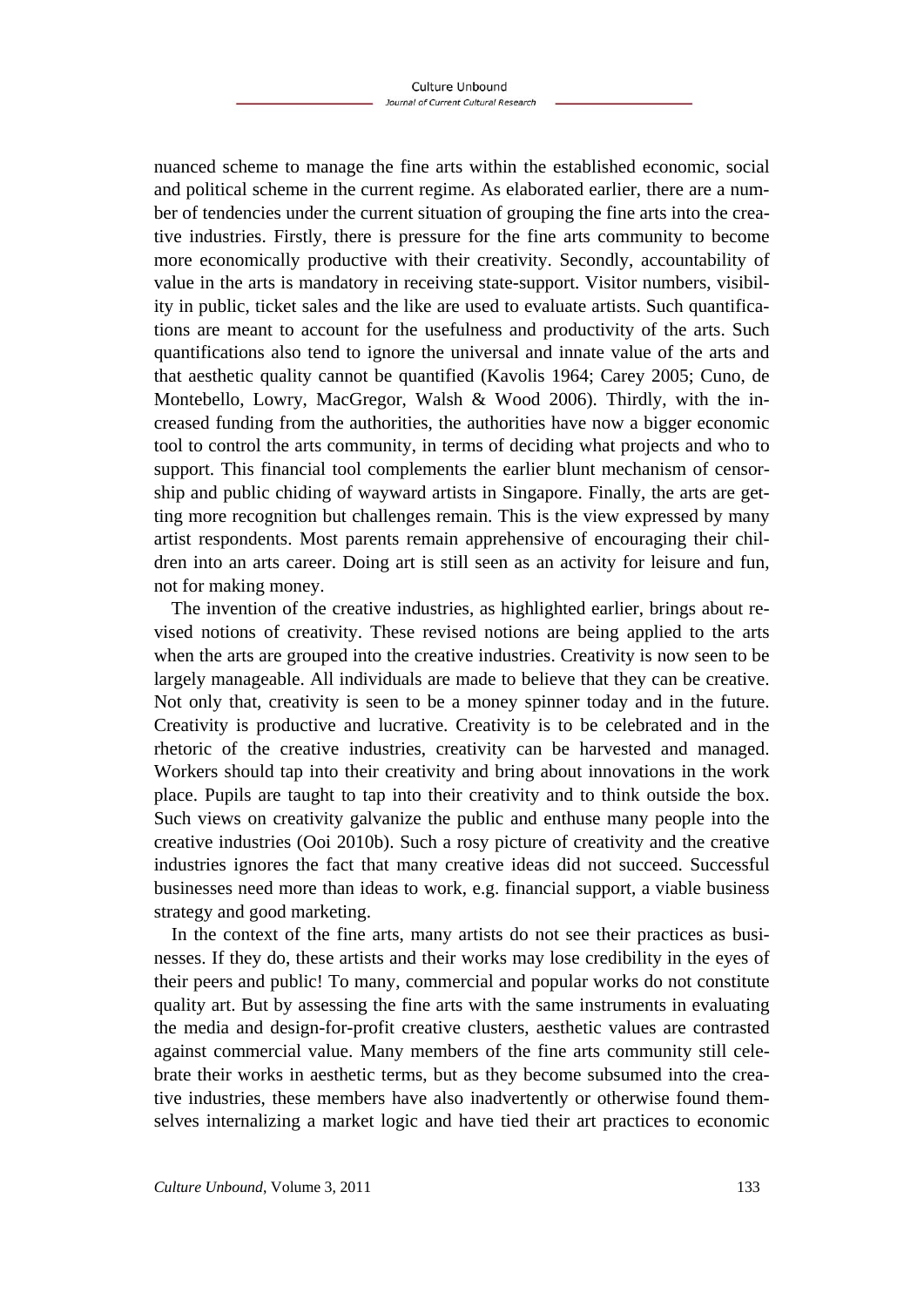value. Many fine artists will find that their practices will not be as lucrative as their counterparts in the other creative businesses; they will remain poor cousins in the creative industries. The fine arts are being subjugated in the creative industries when the fine arts have to 'compete' with the other creative clusters on economic and popularity terms.

**Can-Seng Ooi** (www.ooi.dk) is an Associate Professor at Copenhagen Business School. His research interests include comparative art worlds, place branding, cultural tourism and cross-cultural management. He leads the research stream on *Place Branding, Art and Culture* in the multi-disciplinary research project ©reative Encounters, a project supported by the Danish Strategic Research Council. This study is part of the project. E-mail:  $\overline{\text{ooi}\text{@cbs}}$ .dk

#### **References**

- Abbing, Hans (2002): *Why are Artists Poor? The Exceptional Economy of the Arts,* Amsterdam: Amsterdam University Press.
- Adorno, Theodor & Max Horkheimer (1972): "The Culture Industry: Enlightenment as Mass Deception", Simon During (ed.) *The Cultural Studies Reader*, London: Routledge, 29–43.
- Advisory Council on Culture and the Arts (1989): *Report of the Advisory Council on Culture and the Arts*, Singapore: Singapore National Printers.

Balakrishnan, Vivian (2005): "EDB will Earmark S\$500 Million for the Next Five Years to Develop this Digital Media Industry", Speech given at Electronic Arts Asia Pacific's Studio, Singapore, Electronic Arts Asia Pacific's Studio: http://app-stg.mti.gov.sg/default.asp?id=148& articleID=1262&surveyID=&rdn=&uid=&email=&fbID=&pf=1 (accessed 2011-03-29).

Bayliss, Darrin (2007): "The Rise of the Creative City: Culture and Creativity in Copenhagen", *European Planning Studies*, 15:7, 889–903.

Bell, Elizabeth, Lynda Haas & Laura Sells (1995): *From Mouse to Mermaid The Politics of Film, Gender, and Culture,* Bloomington: Indiana University Press.

Bilton, Chris (2010): "Manageable creativity", *International Journal of Cultural Policy*, 16:3, 255–269.

Carey, John (2005): *What Good are the Arts?,* London: Faber and Faber Limited.

Caves, Richard E. (2000): *Creative Industries: Contracts between Art and Commerce,* London: Harvard University Press.

Chew, David (2007): "Where Art Thou? ", *Today* , 19 April 2007.

- Chia, Adeline (2008a): "After three Big Gigs, we're Tired out", *The Straits Times*, 26 June 2008.
- –––– (2008b): "Forget Cutting Edge, Show Musicals? Too Artsy? ", *The Straits Times*, 26 June 2008.
- –––– (2009): "Arts fest a sellout success", *The Straits Times*, 23 June 2009.
- –––– (2010a): "Benson reveals his plans for the arts", *The Straits Times*, 22 Novemer 2010.
- –––– (2010b): "Don't Play Play, *The Straits Times*, 13 May 2010.
- –––– (2011): "\$40m a year to promote arts at the grassroots, *The Straits Times*, 11 March 2011.
- Chua, Hian Hou (2008): "Government open to online views but will act on racial, religious slurs, *The Straits Times*, 23 May 2008.
- Chua, Hian Hou & Grace Chua (2010): "\$16 billion govt boost for R&D, *The Straits Times*, 18 September 2010.
- Creative Metropoles: *Concepts and Methodological Approach*: http://www.creativemetropoles.eu/ uploads/files/cm\_directory\_of\_ci\_concepts.pdf (accessed 2011-03-28).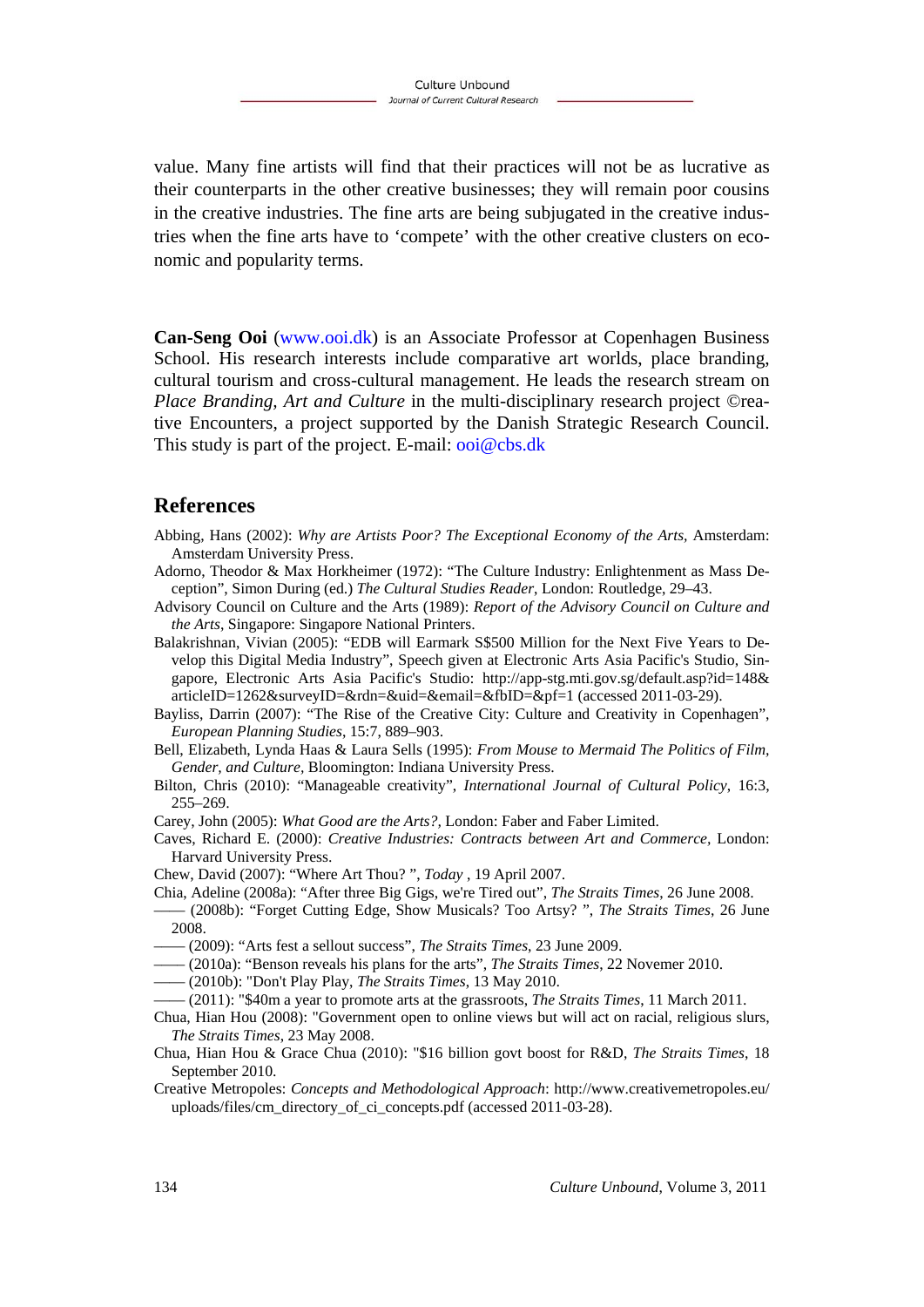- Cunningham, Stuart D. (2002): "From cultural to creative industries: Theory, industry, and policy implications", *Media International Australia Incorporating Culture and Policy: Quarterly Journal of Media Research and Resources,* 54–65.
- Cuno, James, Philippe de Montebello, Glenn D. Lowry, Neil MacGregor, John Walsh & James N. Wood (2006): *Whose Muse? Art Museums and the Public Trust,* New Jersey: Princenton University Press.
- De Jong, Jeroen, Pieter Fris & Erik Stam (2007): *Creative Industries: Heterogenity and connection with regional firm entry*, Zoetermeer: SCALES (Scientific AnaLysis of Entrepreneurship and SMEs).
- Department of Culture, Media and Sports (2001): *Creative Industries Mapping Document* London: Department for Culture, Media and Sports:

http://webarchive.nationalarchives.gov.uk/+/http://www.culture.gov.uk/reference\_library/public ations/4632.aspx/ (accessed 2011-03-29).

DesignSingapore Council (2008): *Dsg-II, Strategic blueprint of the Design Singapore Initiative 2009–2015*, Singapore: DesignSingapore Council, Ministry of Information, Communications and the Arts.

Dhaliwal, Rav (1997): "Strict Busking Allowed from Today", *The Straits Times*, 1 October 1997.

- Economic Review Committee (2002): *Creative Industries Development Strategy*, Singapore: ERC Service Industries Subcommittee Workgroup on Creative Industries.
- Economic Review Committee Services Subcommittee Workgroup on Creative Industries (2002): *Creative Industries Development Strategy: Propelling Singapore's Creative Economy*, Singapore: ERC Services Subcommittee Workgroup on Creative Industries.

Florida, Richard (2003): *The Rise of the Creative Class*, New York: Basic Books.

- Galenson, David W. (2006): "Analyzing Artistic Innovation: The Greatest Breakthroughs of the Twentieth Century", Chicago: University of Chicago – Department of Economics, National Bureau of Economic Research.
- Gibson, Chris & Lily Kong (2005): "Cultural Economy: A Critical Review", *Progress in Human Geography*, 29:5, 541–561.
- Goh, Chin Lian (2008): "Arts Fest not a flop despite dip in ticket sales", *The Straits Times*, 23 July 2008.
- Gomez, James (July 23, 2002): *Internet Politics Surveillance and Intimidation in Singapore*, Bangkok & Singapore: Think Centre.
- Goodall, Peter (1995): *High Culture, Popular Culture: the Long Debate,* Australia: Allen & Unwin, St. Leornards.
- Handke, Christian (2007): "Surveying Innovation in the Creative Industries", Manchester: Manchester Metropolitan University & Berlin: Humboldt University.
- Hartley, John (2005): *Creative Industries*, Oxford: Blackwell Publishing.
- Hesmondhalgh, David & Andy C. Pratt (2005): "Cultural Industries and Cultural Policy", *International Journal of Cultural Policy*, 11:1, 1–14.
- Howkins, John (2001): *The Creative Economy: How People make Money from Ideas*, London: Penguin Books.
- Hutton, Thomas A. (2003): "Service Industries, Globalization, and Urban Restructuring within the Asia-Pacific: New Development Trajectories and Planning Responses", *Progress in Planning*, 61:1, 1–74.
- Jacobs, Dany (2005): Creativity and the Economy, Amsterdam: The Dutch Ministry of Economic Affairs, Background paper preparing the Innovation Lecture "Compete with Creativity" 2005, organized by the Dutch Ministry of Economic Affairs.
- Kavolis, Vytautas (1964): "Art content and Social Involvement", *Social Forces*, 42:4, 467–472.
- Koh, Boon Pin (1998): "NAC liberalises rules on busking", *The Straits Times*, 11 September 1998. Leadbeater, Charles (2000): *Living on Thin Air: The New Economy*, London: Penguin Books.
- Lee, Terence (2007): "Towards a 'New Equilibrium': The Economics and Politics of the Creative Industries in Singapore", *Copenhagen Journal of Asian Studies*, 24:1, 55–71.
- Markusen, Ann, Gregory H. Wassall, Douglas DeNatale & Randy Cohen (2008): "Defining the Creative Economy: Industry and Occupational Approaches", *Economic Development Quarterly*, 22:1, 24–45.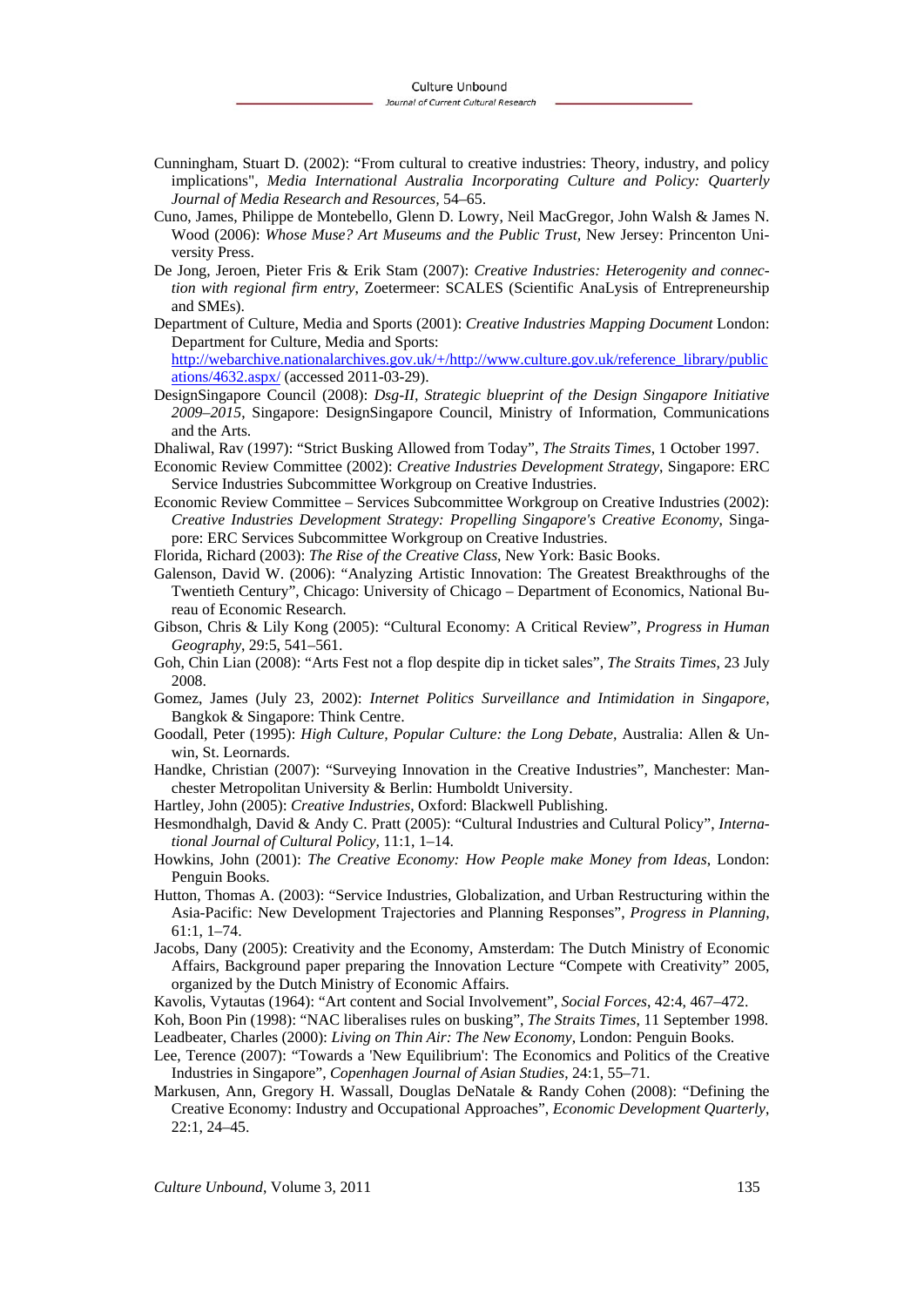McGuigan, Jim (2005): "Neo-liberalism, Culture and Policy", *International Journal of Cultural Policy*, 11:3, 229–241.

Ministry of Information and The Arts (2000): *Renaissance City Report: Culture and the Arts in Renaissance Singapore*, Singapore: Ministry of Information and The Arts.

Ministry of Information, Communication and the Arts (2008): *Renaissance City Plan III*, Singapore: Ministry of Information Communication and the Arts.

Ministry of Information, Communication and the Arts (2010): *Singapore Cultural Statistics in Brief*, Singapore: Ministry of Information Communication and the Arts.

- Nanda, Akshita (2010): "Arts Groups Jittery over New Housing Rules", *The Straits Times*, 23 December 2010.
- National Arts Council (2008): *Renaissance City Plan III: Arts Development Plan*, Singapore: National Arts Council.
- National Heritage Board (2010): Public Art Tax Incentive Scheme, available from http://www.nhb.gov.sg/WWW/attach/Patis-apr2010/PATIS-More-Info.pdf, (accessed 2011-03- 29).
- Neelands, Jonothan & Boyun Choe (2010): "The English Model of Creativity: Cultural Politics of an Idea", *International Journal of Cultural Policy*, 16:3, 287–304.
- Neo, Chai Chin (2010): "Arts Facilities Giving Value for Money? ", *Today*, 4 January 2010.
- Ng, Magdalen (2011): "Major Museums have Lined up a Host of Educational and Blockbuster Exhibitions", *The Straits Times*, 27 January 2011.
- Ong, Sor Fern (2008): "Stagnating on Tired Formula", *The Straits Times*, 26 June 2008.
- Ooi, Can-Seng (2010a): *Education and Becoming an Artist: Experiences from Singapore,* CIBEM Working Paper. Copenhagen: Copenhagen Business School Press.
- –––– (2010b): "Political Pragmatism and the Creative Economy: Singapore as a City for the Arts", *International Journal of Cultural Policy*, 16:4, 383–397.
- Pang, Gek Choo (1994): "Arts Council Drops Busking Scheme", *The Straits Times*, 18 August 1994.
- Poettschacher, Erich (2010): "The Rise of the Trojan Horses in the Creative Industries", *International Journal of Cultural Policy*, 16:3, 355–366.
- Remer, Jane (1996): *Beyond Enrichment: Building Effective Arts Partnerships with Schools and Your Community,* New York: American Council for the Arts.
- Robertson, Iain (2005): *Understanding International Art Markets and Management*, New York: Routledge.
- Singapore Tourist Promotion Board (1996): "STPB Launches New Branding and Destination Marketing Tagline for Singapore", Singapore: Singapore Tourism Promotion Board.
- Tallon, Andrew R. & Rosemary D. F. Bromley (2004): "Exploring the Attractions of City Centre Living: Evidence and Policy Implications in British Cities", *Geoforum*, 35:6, 771–787.

Tan, Corrie (2010): "No Go for Arts Event", *The Straits Times*, 26 August 2010.

- Tan, Eugene (2008): "Believing in Art: The Singapore Biennale", *New Asian Imaginations*, Singapore: Nanyang Academy of Fine Arts, 35–43.
- Tan, Kenneth Paul (2007): "In Renaissance Singapore", Kenneth Paul Tan (ed.) *Renaissance Singapore? Economy, Culture, and Politics*, Singapore: NUS Press, 1–14.
- Tan, Tara (2009): "Stricter Rules for Buskers", *The Straits Times*, 26 February 2009.
- Tan, Weizhen (2010): "Govt Funding for Animation Tie-ups", *The Straits Times*, 13 April 2010.
- Tham, Irene (2010): "Singapore role for George Lucas' new movie", *The Straits Times*, 12 October 2010*.*
- The Economist (2010): "The government's new guru: Bring me sunshine", *The Economist*, 11 November 2010.
- Throsby, David (2001): *Economics and Culture*, Cambridge: Cambridge University Press.
- Towse, Ruth (2003): *A Handbook of Cultural Economics*, Cheltenham: Edward Elgar Publishing Limited.
- Trüby, Johannes, Christian Rammer & Kathrin Müller (2008): *The Role of Creative Industries in Industrial Innovation*, ZEW Publications – Center for European Economic Research.